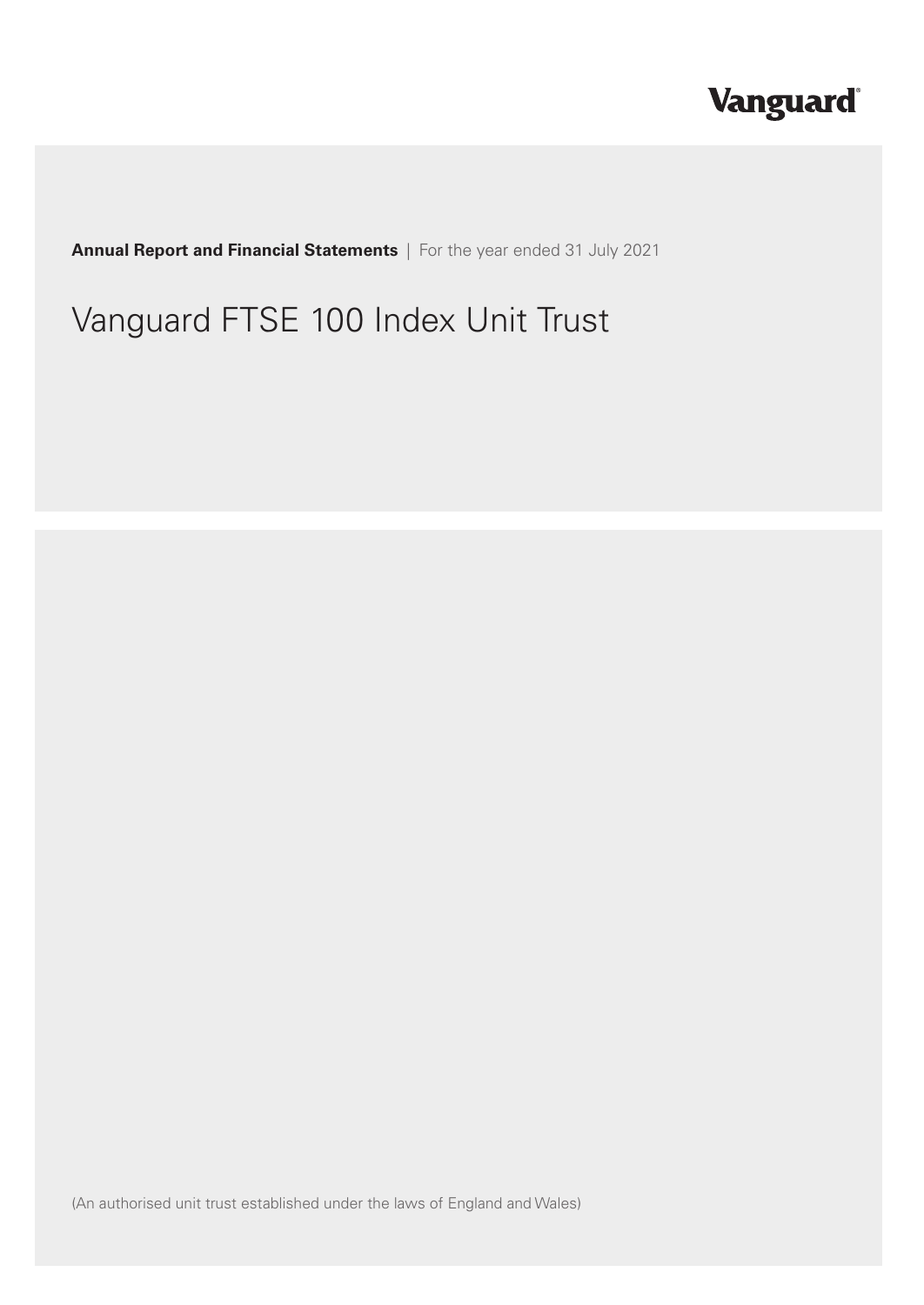#### Contents

| Manager's Commentary and Statement of Responsibilities        |                   |
|---------------------------------------------------------------|-------------------|
| Statement of the Depositary to the Unitholders                | 3                 |
| Independent Auditors' Report                                  | 4                 |
| Tracking Error*                                               |                   |
| Performance Summary*                                          | 8                 |
| Summary of Significant Changes*                               | 10                |
| Portfolio Statement*                                          | 11                |
| <b>Balance Sheet</b>                                          | 13                |
| <b>Statement of Total Return</b>                              | 13                |
| Statement of Change in Net Assets Attributable to Unitholders | 13                |
| Distribution Table                                            | 14                |
| Notes to the Financial Statements                             | 15                |
| Further Information*                                          | 23                |
| Directory*                                                    | Inside Back Cover |

\* The items with an asterisk, plus the Trust's Investment Objective, Investment Strategy and Performance Comparative Table, collectively constitute the Manager's Report.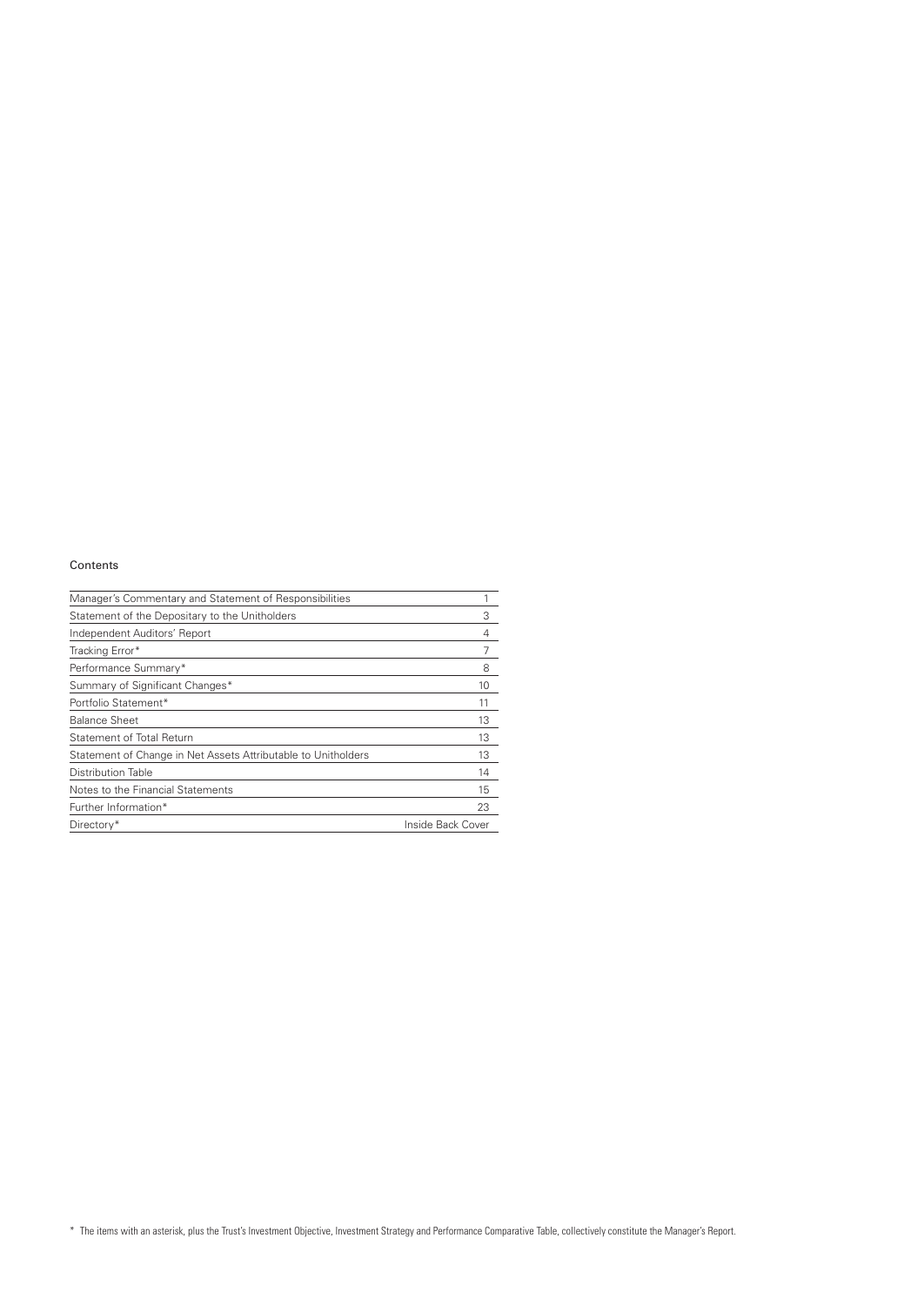## <span id="page-2-0"></span>Vanguard FTSE 100 Index Unit Trust Manager's Commentary and Statement of Responsibilites

Year ended 31 July 2021

The Authorised Fund Manager (the ''Manager'') of Vanguard FTSE 100 Index Unit Trust (the ''Trust'') is Vanguard Investments UK, Limited. The Trustee is State Street Trustees Limited and the Independent Auditors are PricewaterhouseCoopers LLP.

The Trust is a unit trust established under the Trust Deed between the Manager and the Trustee and authorised by the Financial Conduct Authority under Section 243 of the Financial Services and Markets Act 2000 and has been established as a UK Undertaking for Collective Investments in Transferable Securities ("UCITS") scheme. The unitholders are not liable for the debts of the Trust.

The investment objective of the Trust, the Manager's policy for pursuing that objective and a review of the Trust's investment activities for the relevant year are included within the Performance Summary.

#### Important Events During the Year

With effect from 16 December 2020, Michael Gower resigned as a director of Vanguard Investments UK, Limited.

With effect from 31 December 2020, James M. Norris resigned as a director of Vanguard Investments UK, Limited.

#### Events After the Balance Sheet Date

With effect from 17 November 2021, Katie Smith resigned as a director of Vanguard Investments UK, Limited.

#### Potential Implications of Brexit

The United Kingdom is no longer a member state of the European Union. Despite the negotiation of the UK-EU Trade and Cooperation Agreement in December 2020, the future economic and political relationship between the United Kingdom and the European Union (and between the United Kingdom and other countries) remains uncertain and subject to further negotiation in many respects, and a period of economic and political uncertainty may therefore continue in the United Kingdom and the European Union.

Political and economic uncertainty may lead to speculation and subsequent market volatility, particularly for assets denominated in British pounds. Vanguard continues to encourage investors to follow its core investing principles, including maintaining long-term discipline.

The implications of Brexit extend beyond the UK economy and financial markets, affecting multinational organisations globally. The relevant regulatory authorities in the United Kingdom may in the future make changes to their rules which deviate from the standards applicable in the European Union. This could result in changes being made to the rules applicable in the European Union.

The nature and extent of the impact of these factors on the Trust are uncertain, but may be adverse. Vanguard remains committed to safeguarding our investors' assets and their long-term interests and has devoted significant resources to developing plans to manage the impact of Brexit.

#### Coronavirus (COVID-19)

Market disruptions associated with the COVID-19 pandemic have had a global impact, and uncertainty exists as to the long-term implications. Such disruptions can adversely affect assets of the Trust and thus performance of the Trust. Vanguard continues to encourage investors to follow its core investment principles, including maintaining long-term discipline. Vanguard is committed to safeguarding the assets of investors and their long-term interests.

#### Manager's Statement of Responsibilities in Relation to the Financial Statements of the Trust

The Financial Conduct Authority's Collective Investment Schemes sourcebook ("COLL") requires the Manager to prepare Financial Statements for each annual and half-yearly accounting period, in accordance with United Kingdom Generally Accepted Accounting Practice, which give a true and fair view of the financial position of the Trust and of its net revenue and the net capital gains/(losses) on the property of the Trust for the year.

In preparing the Financial Statements the Manager is required to:

- prepare the Financial Statements on a going-concern basis;
- select suitable accounting policies and then apply them consistently;
- make judgements and accounting estimates that are reasonable and prudent;
- prepare Financial Statements in accordance with the Statement of Recommended Practice for Authorised Funds issued by the Investment Management Association (now the Investment Association) in May 2014 (the "SORP 2014"), and with Financial Reporting Standard ("FRS") 102;
- keep adequate accounting records that are sufficient to show and explain the Trust's transactions and disclose with reasonable accuracy at any time the financial position of the Trust, and enable it to ensure that the Financial Statements comply with the requirements above.

The Manager is responsible for the management of the Trust in accordance with its Trust Deed, the Prospectus and the COLL and for taking reasonable steps for the prevention and detection of fraud, error and noncompliance with law or regulations.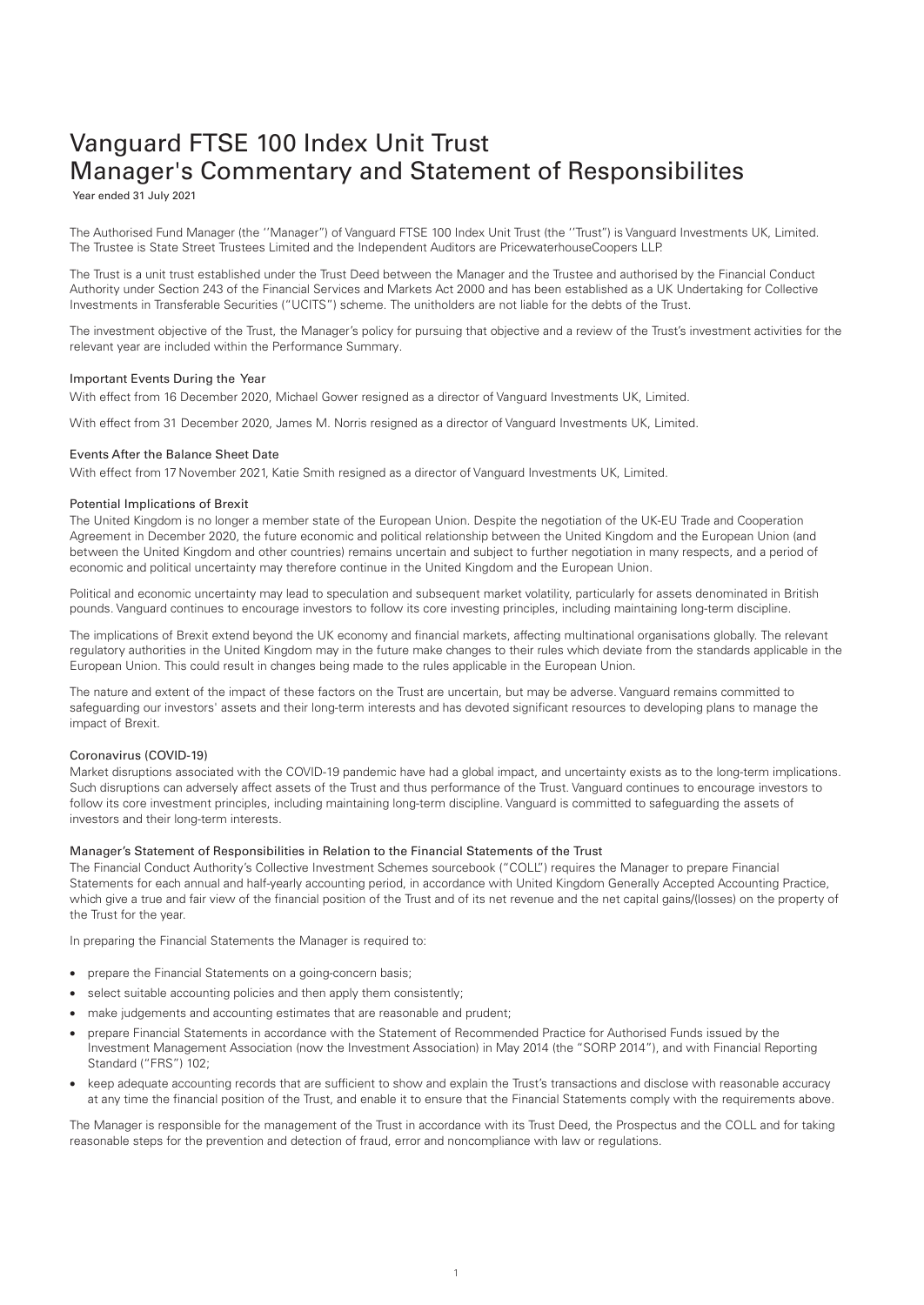The Manager's report and the Financial Statements for the year ended 31 July 2021 were signed on 24 November 2021 on behalf of the Manager by:

When

John Bendl, Sean Hagerty, Sean Hagerty, Sean Hagerty, Sean Hagerty, Sean Hagerty, Sean Hagerty, Sean Hagerty, Sean Hagerty, Sean Hagerty, Sean Hagerty, Sean Hagerty, Sean Hagerty, Sean Hagerty, Sean Hagerty, Sean Hagerty, Director<br>
Vanguard Investments UK, Limited<br>
Vanguard Investments UK, Limited<br>
Vanguard Investments UK, Limited Vanguard Investments UK, Limited Vanguard Investments UK, Limited Vanguard Investments UK, Limited Vanguard Investments UK, Limited Vanguard Investments UK, Limited Vanguard Investments UK, Limited Vanguard Investments UK, as Authorised Fund Manager of<br>Vanguard FTSE 100 Index Unit Trust

Soon Hasty

Vanguard FTSE 100 Index Unit Trust

24 November 2021 24 November 2021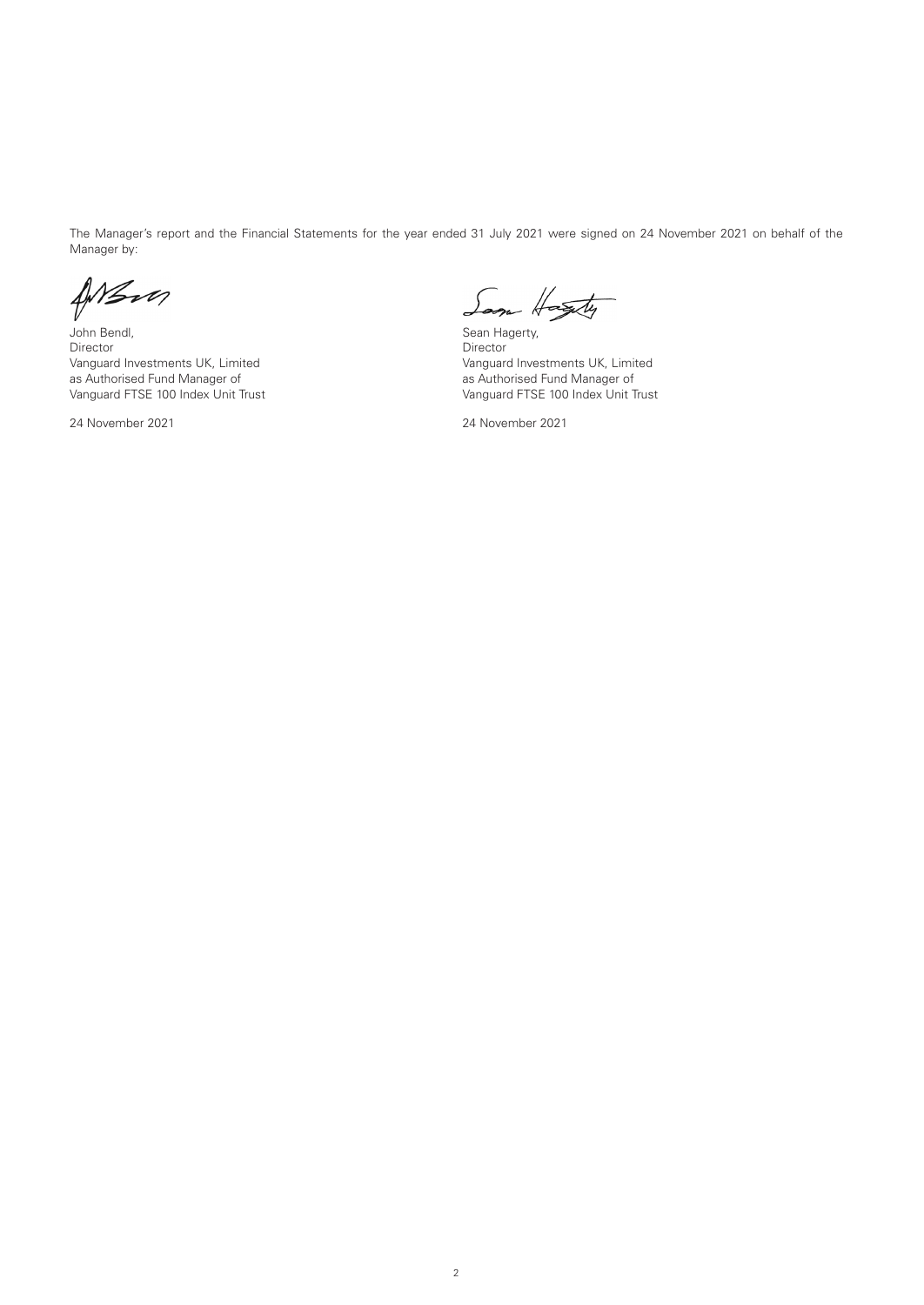## <span id="page-4-0"></span>Vanguard FTSE 100 Index Unit Trust Statement of the Depositary to the Unitholders

Year ended 31 July 2021

State Street Trustees Limited (the "Depositary") in its capacity as Trustee of Vanguard FTSE 100 Index Unit Trust must ensure that the Trust is managed in accordance with the Financial Conduct Authority's Collective Investment Schemes sourcebook, the Financial Services and Markets Act 2000, as amended (together "the Regulations"), and the Trust Deed and Prospectus (together "the Scheme documents") as detailed below.

The Depositary must in the context of its role act honestly, fairly, professionally, independently and in the interests of the Trust and its investors.

The Depositary is responsible for the safekeeping of all custodial assets and maintaining a record of all other assets of the Trust in accordance with the Regulations.

The Depositary must ensure that:

- the Trust's cash flows are properly monitored and that cash of the Trust is booked in cash accounts in accordance with the Regulations:
- the sale, issue, repurchase, redemption and cancellation of units are carried out in accordance with the Regulations;
- the value of units of the Trust is calculated in accordance with the Regulations;
- any consideration relating to transactions in the Trust's assets is remitted to the Trust within the usual time limits;
- the Trust's income is applied in accordance with the Regulations; and
- the instructions of the Authorised Fund Manager ("the AFM"), which is the UCITS Management Company, are carried out (unless they conflict with the Regulations).

The Depositary also has a duty to take reasonable care to ensure that the Trust is managed in accordance with the Regulations and the Scheme documents of the Trust in relation to the investment and borrowing powers applicable to the Trust.

Having carried out such procedures as we consider necessary to discharge our responsibilities as Depositary of the Trust, it is our opinion, based on the information available to us and the explanations provided, that in all material respects the Trust, acting through the AFM:

- i) has carried out the issue, sale, redemption and cancellation, and calculation of the price of the Trust's units and the application of the Trust's income in accordance with the Regulations and the Scheme documents of the Trust; and
- ii) has observed the investment and borrowing powers and restrictions applicable to the Trust in accordance with the Regulations and the Scheme documents of the Trust.

State Street Trustees Limited Edinburgh

24 November 2021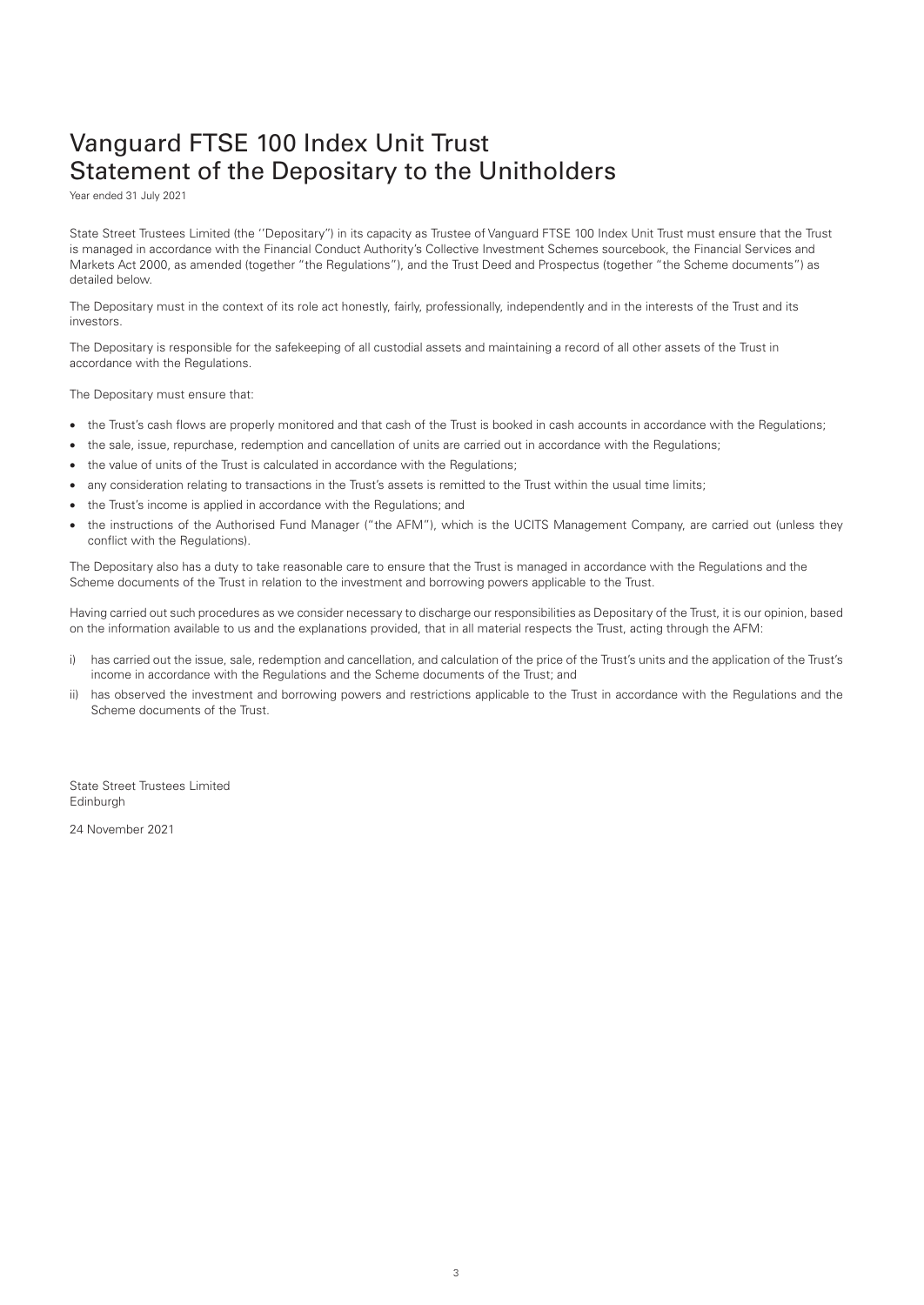## Independent Auditors' Report to the Unitholders of Vanguard FTSE 100 Index Unit Trust

#### Report on the audit of the financial statements

#### Opinion

In our opinion, the financial statements of Vanguard FTSE 100 Index Unit Trust (the "Trust"):

- give a true and fair view of the financial position of the Trust as at 31 July 2021 and of the net revenue and the net capital gains on its scheme property for the year then ended; and
- have been properly prepared in accordance with United Kingdom Generally Accepted Accounting Practice (United Kingdom Accounting Standards, comprising FRS 102 "The Financial Reporting Standard applicable in the UK and Republic of Ireland", and applicable law), the Statement of Recommended Practice for UK Authorised Funds, the Collective Investment Schemes sourcebook and the Trust Deed.

We have audited the financial statements, included within the Annual Report and Financial Statements (the "Annual Report"), which comprise: the balance sheet as at 31 July 2021; the statement of total return and the statement of change in net assets attributable to unitholders for the year then ended; the distribution table; and the notes to the financial statements, which include a description of the significant accounting policies.

#### Basis for opinion

We conducted our audit in accordance with International Standards on Auditing (UK) ("ISAs (UK)") and applicable law. Our responsibilities under ISAs (UK) are further described in the Auditors' responsibilities for the audit of the financial statements section of our report. We believe that the audit evidence we have obtained is sufficient and appropriate to provide a basis for our opinion.

#### Independence

We remained independent of the Trust in accordance with the ethical requirements that are relevant to our audit of the financial statements in the UK, which includes the FRC's Ethical Standard, and we have fulfilled our other ethical responsibilities in accordance with these requirements.

#### Conclusions relating to going concern

Based on the work we have performed, we have not identified any material uncertainties relating to events or conditions that, individually or collectively, may cast significant doubt on the Trust's ability to continue as a going concern for a period of at least twelve months from the date on which the financial statements are authorised for issue.

In auditing the financial statements, we have concluded that the Manager's use of the going concern basis of accounting in the preparation of the financial statements is appropriate.

However, because not all future events or conditions can be predicted, this conclusion is not a guarantee as to the Trust's ability to continue as a going concern.

Our responsibilities and the responsibilities of the Manager with respect to going concern are described in the relevant sections of this report.

#### Reporting on other information

The other information comprises all of the information in the Annual Report other than the financial statements and our auditors' report thereon. The Manager is responsible for the other information. Our opinion on the financial statements does not cover the other information and, accordingly, we do not express an audit opinion or, except to the extent otherwise explicitly stated in this report, any form of assurance thereon.

In connection with our audit of the financial statements, our responsibility is to read the other information and, in doing so, consider whether the other information is materially inconsistent with the financial statements or our knowledge obtained in the audit, or otherwise appears to be materially misstated. If we identify an apparent material inconsistency or material misstatement, we are required to perform procedures to conclude whether there is a material misstatement of the financial statements or a material misstatement of the other information. If, based on the work we have performed, we conclude that there is a material misstatement of this other information, we are required to report that fact. We have nothing to report based on these responsibilities.

#### Manager's Report

In our opinion, the information given in the Manager's Report for the financial year for which the financial statements are prepared is consistent with the financial statements.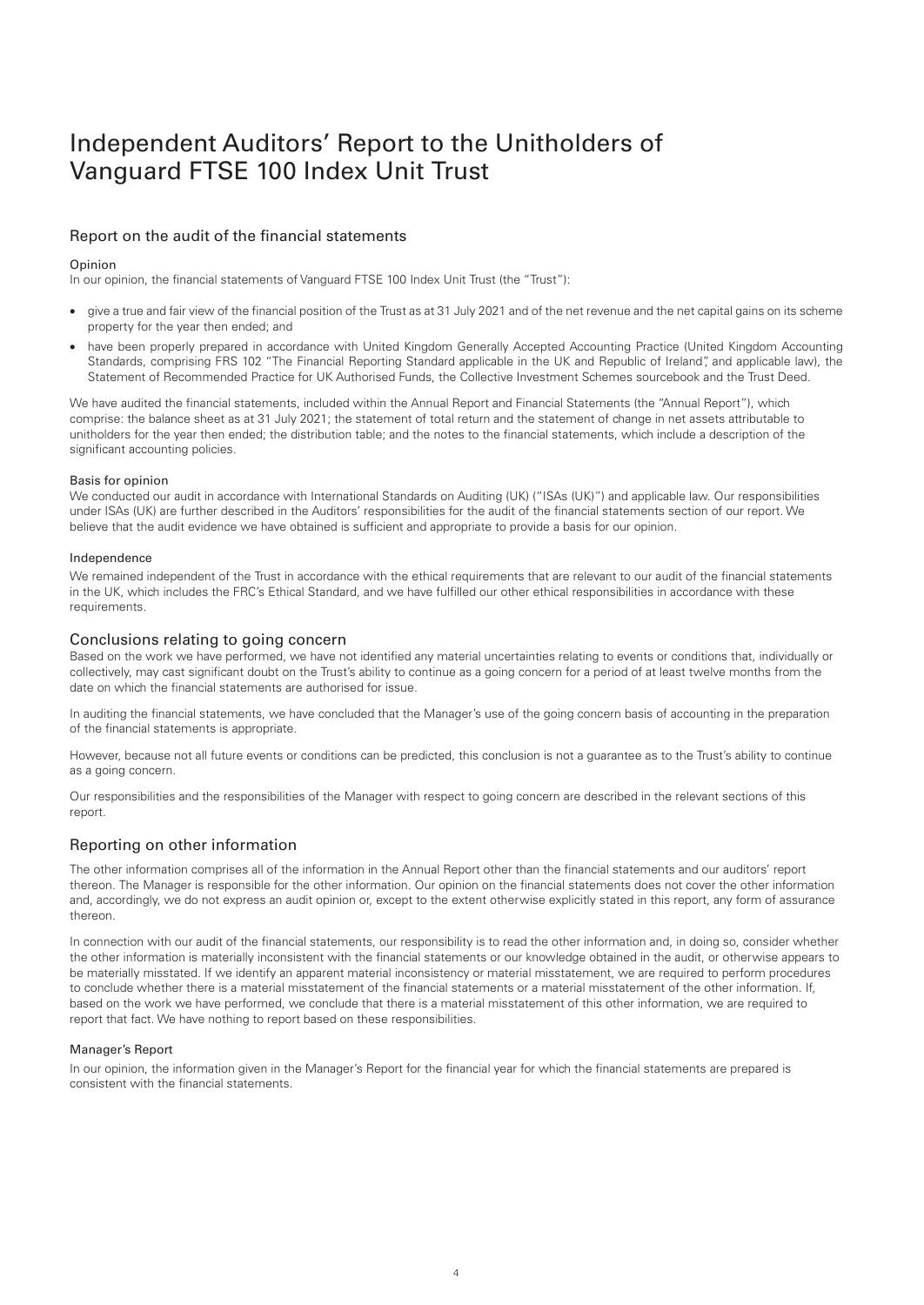#### Responsibilities for the financial statements and the audit

#### Responsibilities of the Manager for the financial statements

As explained more fully in the Manager's Statement of Responsibilities in Relation to the Financial Statements of the Trust, the Manager is responsible for the preparation of the financial statements in accordance with the applicable framework and for being satisfied that they give a true and fair view. The Manager is also responsible for such internal control as they determine is necessary to enable the preparation of financial statements that are free from material misstatement, whether due to fraud or error.

In preparing the financial statements, the Manager is responsible for assessing the Trust's ability to continue as a going concern, disclosing as applicable, matters related to going concern and using the going concern basis of accounting unless the Manager either intends to wind up or terminate the Trust, or has no realistic alternative but to do so.

#### Auditors' responsibilities for the audit of the financial statements

Our objectives are to obtain reasonable assurance about whether the financial statements as a whole are free from material misstatement, whether due to fraud or error, and to issue an auditors' report that includes our opinion. Reasonable assurance is a high level of assurance, but is not a guarantee that an audit conducted in accordance with ISAs (UK) will always detect a material misstatement when it exists. Misstatements can arise from fraud or error and are considered material if, individually or in the aggregate, they could reasonably be expected to influence the economic decisions of users taken on the basis of these financial statements.

Irregularities, including fraud, are instances of non-compliance with laws and regulations. We design procedures in line with our responsibilities, outlined above, to detect material misstatements in respect of irregularities, including fraud. The extent to which our procedures are capable of detecting irregularities, including fraud, is detailed below.

Based on our understanding of the Trust/industry, we identified that the principal risks of non-compliance with laws and regulations related to breaches of the Collective Investment Schemes sourcebook, and we considered the extent to which non-compliance might have a material effect on the financial statements, in particular those parts of the sourcebook which may directly impact on the determination of amounts and disclosures in the financial statements. We evaluated management's incentives and opportunities for fraudulent manipulation of the financial statements (including the risk of override of controls), and determined that the principal risks were related to posting inappropriate journal entries to increase revenue or to increase the net asset value of the Trust. Audit procedures performed included:

- Discussions with the Manager, including consideration of known or suspected instances of non-compliance with laws and regulation and fraud;
- Reviewing relevant meeting minutes, including those of the Manager's board of directors;
- Identifying and testing journal entries, specifically any journals posted as part of the financial year end close process; and
- Designing audit procedures to incorporate unpredictability around the nature, timing or extent of our testing.

There are inherent limitations in the audit procedures described above. We are less likely to become aware of instances of non-compliance with laws and regulations that are not closely related to events and transactions reflected in the financial statements. Also, the risk of not detecting a material misstatement due to fraud is higher than the risk of not detecting one resulting from error, as fraud may involve deliberate concealment by, for example, forgery or intentional misrepresentations, or through collusion.

A further description of our responsibilities for the audit of the financial statements is located on the Financial Reporting Council's website at: www.frc.org.uk/auditorsresponsibilities. This description forms part of our auditors' report.

#### Use of this report

This report, including the opinions, has been prepared for and only for the Trust's unitholders as a body in accordance with paragraph 4.5.12 of the Collective Investment Schemes sourcebook and for no other purpose. We do not, in giving these opinions, accept or assume responsibility for any other purpose or to any other person to whom this report is shown or into whose hands it may come save where expressly agreed by our prior consent in writing.

#### Other required reporting

#### Opinion on matter required by the Collective Investment Schemes sourcebook

In our opinion, we have obtained all the information and explanations we consider necessary for the purposes of the audit.

#### Collective Investment Schemes sourcebook exception reporting

Under the Collective Investment Schemes sourcebook we are also required to report to you if, in our opinion:

- proper accounting records have not been kept; or
- the financial statements are not in agreement with the accounting records and returns.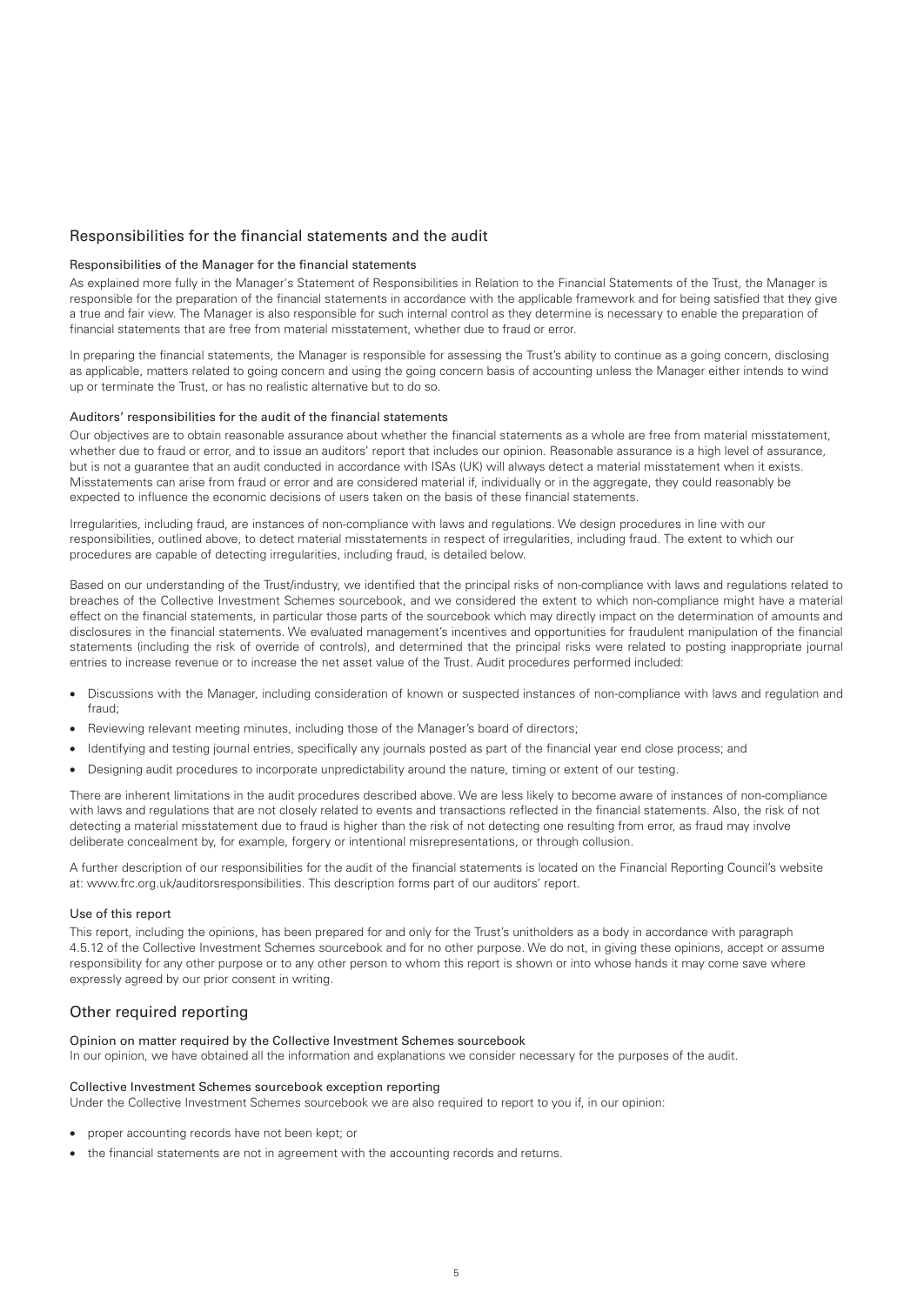We have no exceptions to report arising from this responsibility.

Price waterhouse Coopers LLP

PricewaterhouseCoopers LLP Chartered Accountants and Statutory Auditors Edinburgh

24 November 2021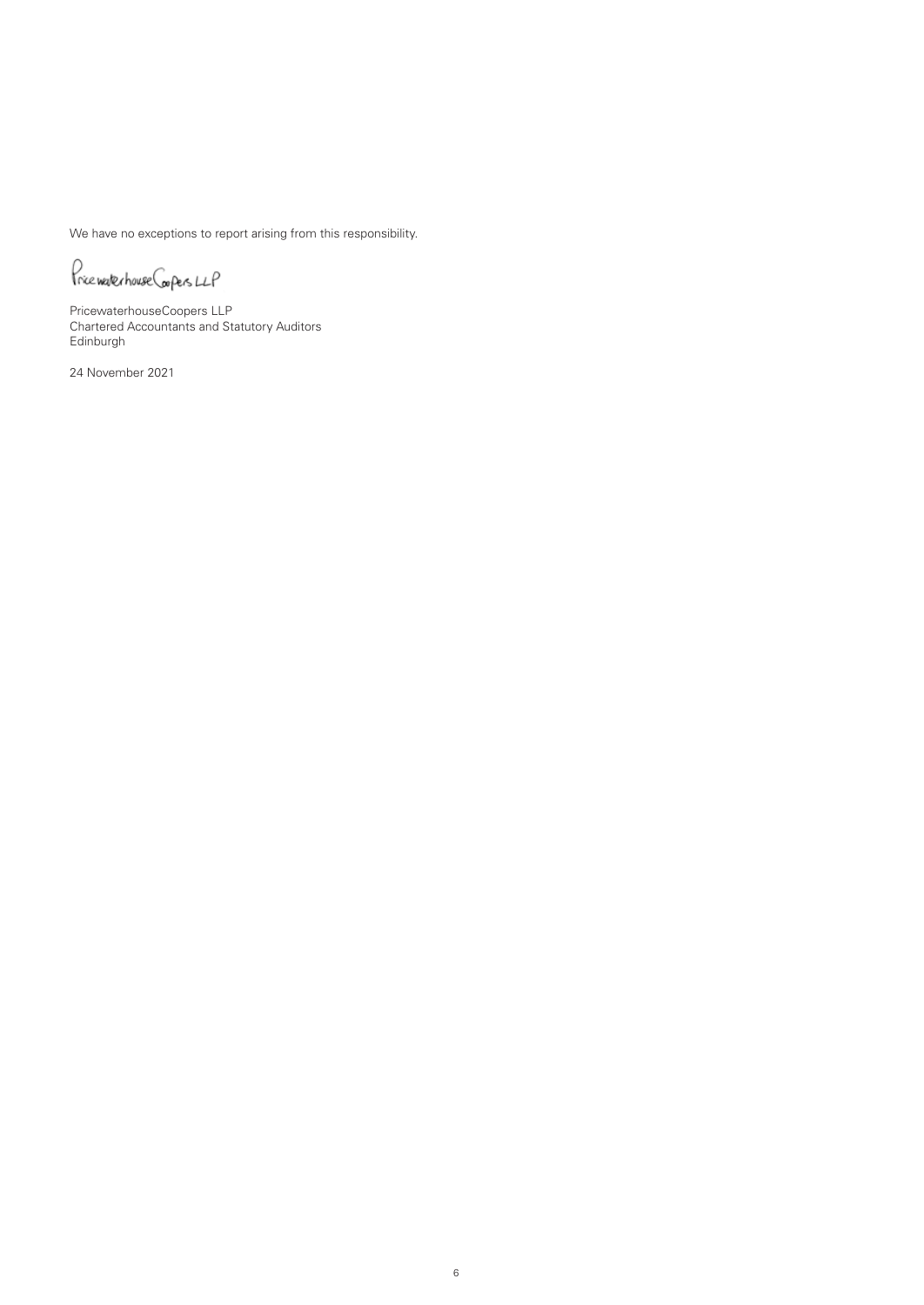## <span id="page-8-0"></span>Tracking Error

The Trust seeks to replicate the Index by investing all, or substantially all, of its assets in the securities that make up the Index, holding each in approximately the same proportion as its weighting in the Index. Tracking error measures the volatility of the return difference between the Trust and the Index. It is calculated as the standard deviation of the tracking difference between the Trust and the Index (gross of fees for the trailing 36-month period).

Realised tracking error may vary from the anticipated tracking error, depending on a range of circumstances. These include transaction costs and withholding tax differences. The anticipated tracking error and realised tracking error are not expected to vary significantly under normal circumstances.

There are two types of tracking error displayed for the Trust, swung and unswung. The Trust uses swing pricing, which adjusts the Trust's net asset value (NAV) on a daily basis to ensure that no transaction costs caused by investing or redeeming clients are borne by the existing unitholders. As a result, the performance difference relative to the benchmark and therefore the tracking error will be higher on a swung basis. Unswung tracking error shows the underlying performance of the Trust without swing pricing applied. Additional details regarding the swing pricing policy employed by the Trust can be found in Note 3 of the Notes to the Financial Statements.

The table below excludes adjustments for swing pricing.

For the Year Ended 31 July 2021

|                                    | Unswung Tracking Error |          |                                                       |
|------------------------------------|------------------------|----------|-------------------------------------------------------|
| Trust                              | Anticipated            | Realised | <b>Explanation for Divergence</b>                     |
|                                    |                        |          | The Trust has tracked its benchmark within acceptable |
| Vanguard FTSE 100 Index Unit Trust | 0.500%                 | 0.087%   | tolerances of its anticipated tracking error.         |

The table below includes adjustments for swing pricing.

| For the Year Ended 31 July 2021    |                      |
|------------------------------------|----------------------|
|                                    | Swung Tracking Error |
| Trust                              | Realised             |
| Vanguard FTSE 100 Index Unit Trust | 1.234%               |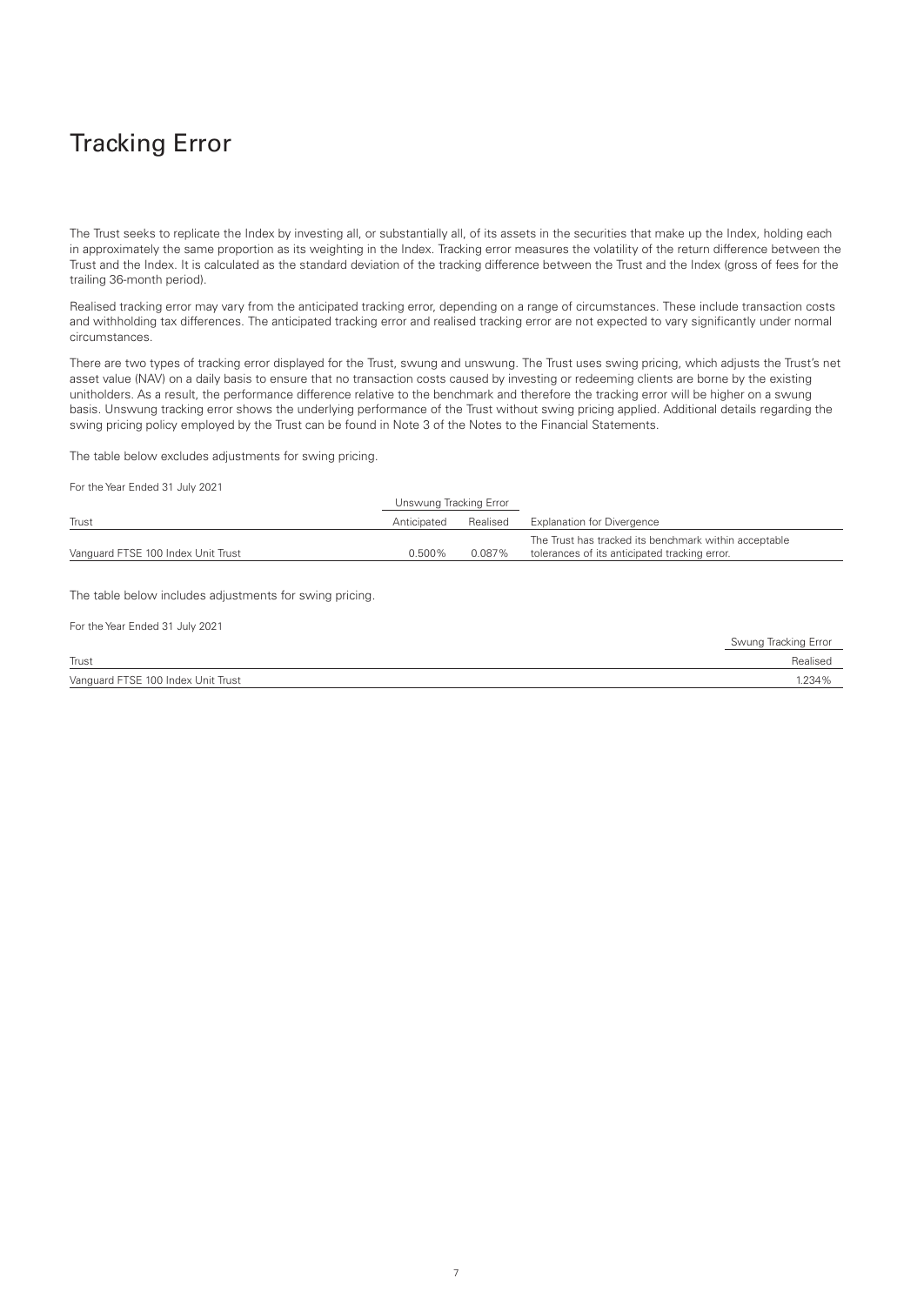## <span id="page-9-0"></span>Vanguard FTSE 100 Index Unit Trust

Managed by Vanguard Global Advisers, LLC.

#### Investment Objective

Vanguard FTSE 100 Index Unit Trust seeks to track the performance of the FTSE 100 Index.

#### Investment Strategy

The Trust is a passive fund with an indexing investment strategy designed to replicate the performance of the Index by investing in all of the component shares of the Index, holding each share in approximately the same proportion as its weighting in the Index.

#### Synthetic Risk and Reward Indicator

| Lower risk<br>Higher risk |                         |                          |  |   |     |  |
|---------------------------|-------------------------|--------------------------|--|---|-----|--|
|                           | Typically lower rewards | Typically higher rewards |  |   |     |  |
|                           |                         | っ                        |  | b | 467 |  |

The Synthetic Risk and Reward Indicator (SRRI) measures the volatility of the Trust. The risk and reward category (which may range from 1 to 7) is calculated using historical data and may not be a reliable indicator of the Trust's future risk profile. The risk and reward category may shift over time and is not a target or guarantee. The lowest category (i.e. category 1) does not mean "risk free". The Trust appears in the higher range of the risk and reward indicator because the values of the Trust's investments have experienced a higher rate of change in the past.

### Performance Summary

The Perfomance Summary does not form part of the Financial Statements.

- As the 12 months ended 31 July 2021 came to a close, macroeconomic indicators signalled a faster global economic rebound than many had expected after the sharpest contraction in modern history in the spring of 2020. Yet the recovery has been uneven. Countries that have contained the virus more successfully, whether through vaccinations, lockdowns, or both, generally have fared better economically. And the COVID-19 pandemic remained far from over, with new variants of the virus surfacing where vaccination rates have lagged and the human toll continuing to mount, especially in less developed economies.
- Swift and extensive support from governments and central banks has been a key to the rebound. Many policymakers have worked quickly to cut interest rates, expand or extend central bank asset purchase programmes, pass fiscal stimulus packages and provide relief to workers through enhanced unemployment benefits and job retention schemes. Those efforts have generally helped bring unemployment rates down and unleash pent-up consumer demand as the global economy begins to open back up.
- Global stock markets continued the rally that began in 2020, bolstered by reopening economies, more consumer spending and rising corporate profits. As the 12 months under review reflect only the period after the sharp downturn at the start of the pandemic, results were very strong across regions.
- The Trust's benchmark index returned 23.21% for the 12 months. While the UK was quick to roll out vaccines, growth was hurt in early 2021 by COVID-19 outbreaks and the reimposition of lockdown measures. The UK government provided more fiscal stimulus during the 12-month period and the Bank of England maintained its benchmark rate at a historic low to support the economy.
- There were significant differences in performance by industry sector. Two of the index's 11 sectors, technology and health care, posted negative results, while most of the others produced double-digit positive returns.
- Financials and basic materials contributed most to the index's return. Other strong contributors included consumer discretionary, industrials and energy.

#### Benchmark: FTSE 100 Index

|                      |          | <b>Total Returns</b><br>Periods Ended 31 July 2021<br>(Annualised for periods over one year) |
|----------------------|----------|----------------------------------------------------------------------------------------------|
|                      | One Year | Ten Years or<br>Since Inception <sup>1</sup>                                                 |
| GBP Acc              | 23.16%   | 4.51%                                                                                        |
| Benchmark            | 23.21    | 4.51                                                                                         |
| Tracking Difference* | $-0.05$  |                                                                                              |
| GBP Inc              | 23.13%   | 4.50%                                                                                        |
| Benchmark            | 23.21    | 4.51                                                                                         |
| Tracking Difference* | $-0.08$  |                                                                                              |

Sources: Vanguard Global Advisers, LLC, and FTSF. Performance is based on NAV with income reinvested.

1 Since-inception returns: GBP Acc and GBP Inc, 8 November 2016.

All of the returns in this report represent past performance, which is not a guarantee of future results that may be achieved by the Trust. For performance data current to the most recent monthend, which may be higher or lower than that cited, visit our website at http://global.vanguard.com. Note, too, that both investment returns and principal value can fluctuate widely, so an investor's units, when sold, could be worth more or less than their original cost.

The tracking difference between the Trust return and the Index return over a stated period of time can be attributed to a number of factors, including, without limitation, small differences in weightings, trading activity, swing pricing, transaction costs, and differences in the valuation and withholding tax treatment between the Trust and the index vendor.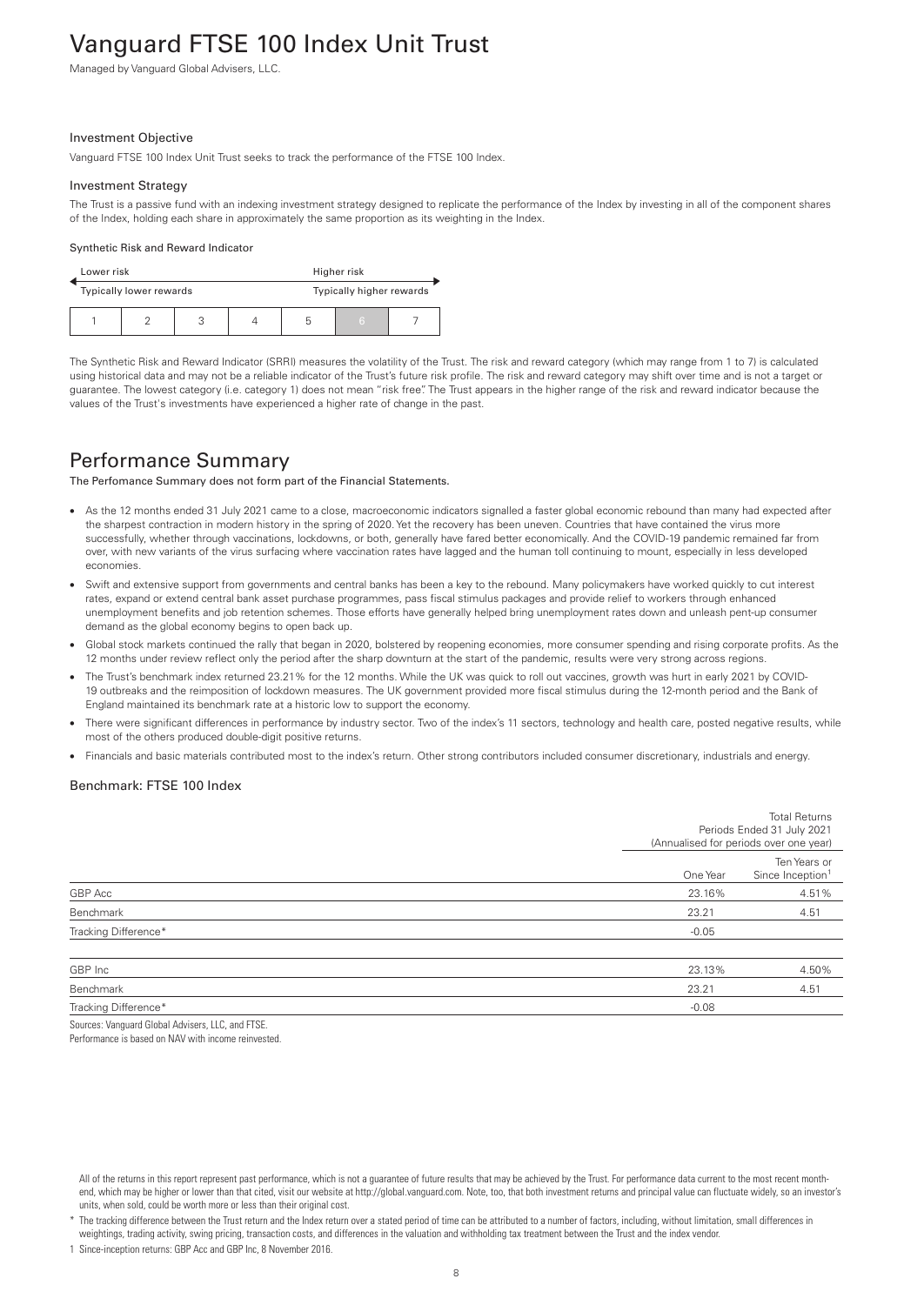#### Performance Comparative Table

|                                                   | As at        | As at        | As at        |
|---------------------------------------------------|--------------|--------------|--------------|
| GBP Acc                                           | 31 July 2021 | 31 July 2020 | 31 July 2019 |
| Change in Net Assets Per Unit                     |              |              |              |
| Opening Net Asset Value Per Unit <sup>1</sup>     | £100.03      | £123.80      | £121.16      |
| Return Before Operating Charges*,2                | £23.18       | (E23.70)     | £2.71        |
| Operating Charges <sup>2</sup>                    | (E0.07)      | (E0.07)      | (E0.07)      |
| Return After Operating Charges*,2                 | £23.11       | (E23.77)     | £2.64        |
| Distributions <sup>3</sup>                        | (E3.69)      | (E4.55)      | (E5.11)      |
| Retained Distributions on Acc Units <sup>3</sup>  | £3.69        | £4.55        | £5.11        |
| Closing Net Asset Value Per Unit <sup>1</sup>     | £123.14      | £100.03      | £123.80      |
| *Net of Direct Transaction Costs of: <sup>4</sup> | £0.33        | £0.65        | £0.53        |
| Performance                                       |              |              |              |
| Return After Operating Charges <sup>2,5</sup>     | 23.11%       | $(19.20\%)$  | 2.18%        |
| Other Information                                 |              |              |              |
| Closing Net Asset Value                           | £548,731,637 | £267,463,607 | £100,247,722 |
| Closing Number of Units                           | 4,456,198    | 2,673,942    | 809,758      |
| <b>Operating Charges</b>                          | 0.06%        | 0.06%        | 0.06%        |
| Direct Transaction Costs <sup>6</sup>             | 0.29%        | 0.60%        | 0.46%        |
| Prices                                            |              |              |              |
| Highest Unit Price <sup>7</sup>                   | £125.72      | £128.36      | £126.04      |
| Lowest Unit Price <sup>7</sup>                    | £95.91       | £84.41       | £104.80      |
|                                                   |              |              |              |
| GBP Inc                                           |              |              |              |
| Change in Net Assets Per Unit                     |              |              |              |
| Opening Net Asset Value Per Unit <sup>1</sup>     | £85.68       | £111.11      | £113.47      |
| Return Before Operating Charges*,2                | £19.97       | (E21.28)     | £2.49        |
| Operating Charges <sup>2</sup>                    | (E0.06)      | (E0.06)      | (E0.07)      |
| Return After Operating Charges*,2                 | £19.91       | (E21.34)     | £2.42        |
| Distributions <sup>3</sup>                        | (E3.17)      | (E4.09)      | (E4.78)      |
| Closing Net Asset Value Per Unit <sup>1</sup>     | £102.42      | £85.68       | £111.11      |
| *Net of Direct Transaction Costs of: <sup>4</sup> | £0.28        | £0.58        | £0.50        |
| Performance                                       |              |              |              |
| Return After Operating Charges <sup>2,5</sup>     | 23.24%       | $(19.21\%)$  | 2.13%        |
| Other Information                                 |              |              |              |
| Closing Net Asset Value                           | £80,699,527  | £28,652,669  | £9,747,219   |
| Closing Number of Units                           | 787,894      | 334,412      | 87,729       |
| <b>Operating Charges</b>                          | 0.06%        | 0.06%        | 0.06%        |
| Direct Transaction Costs <sup>6</sup>             | 0.29%        | 0.60%        | 0.46%        |
|                                                   |              |              |              |
| Prices                                            |              |              |              |
| Highest Unit Price <sup>7</sup>                   | £107.80      | £115.20      | £117.99      |
| Lowest Unit Price <sup>7</sup>                    | £82.25       | £75.75       | £98.10       |

2 Operating charges include indirect costs incurred in the maintenance and running of the Trust, as disclosed in the detailed expenses within the Statement of Total Return and Note 9.

3 The distribution on Income and Accumulation Units includes distribution paid and payable in the financial year.

4 Direct transaction costs have been calculated against the average units for the financial year.

6 Direct transaction costs have been calculated against the average net asset value for the financial year. 7 Unit prices represent the net asset value per unit used for dealing purposes.

<sup>1</sup> The net asset value per unit shown may diverge from the net asset value per unit used for dealing purposes as at 31 July 2021 because of any adjustments for trade date accounting, swing pricing and any adjustments in valuation to bid prices.

<sup>5</sup> Returns have been calculated using methods prescribed in the SORP 2014 regulations. They may differ slightly from returns shown in the Trust Performance Summary.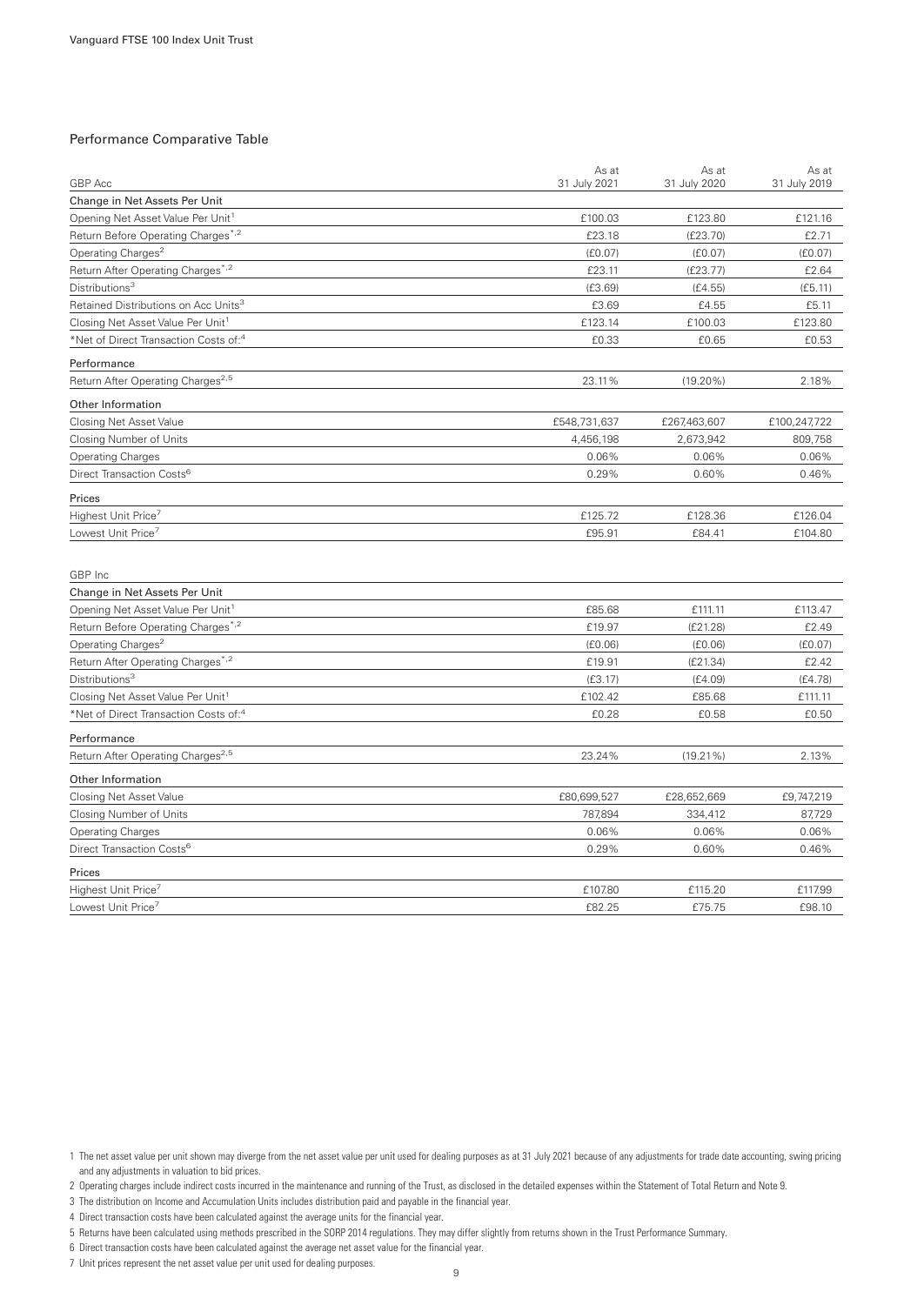### <span id="page-11-0"></span>Summary of Significant Changes

For the year ended 31 July 2021

|                                     | Cost<br>(E)   |
|-------------------------------------|---------------|
| Largest Purchases                   |               |
| Unilever plc                        | 14,558,330    |
| AstraZeneca plc                     | 14,007,738    |
| Unilever NV                         | 13,453,515    |
| <b>HSBC Holdings plc</b>            | 11,465,512    |
| Diageo plc                          | 9,681,130     |
| Total                               | 63,166,225    |
| <b>Total Purchases for the Year</b> | 281, 119, 337 |

Proceeds (£) Largest Sales RSA Insurance Group plc 2,223,118 Rolls-Royce Holdings plc 1,332,693 Pennon Group plc 1,124,823 Wm Morrison Supermarkets plc 1,099,083 AstraZeneca plc 941,953 Total 6,721,670 Total Sales for the Year 22,278,292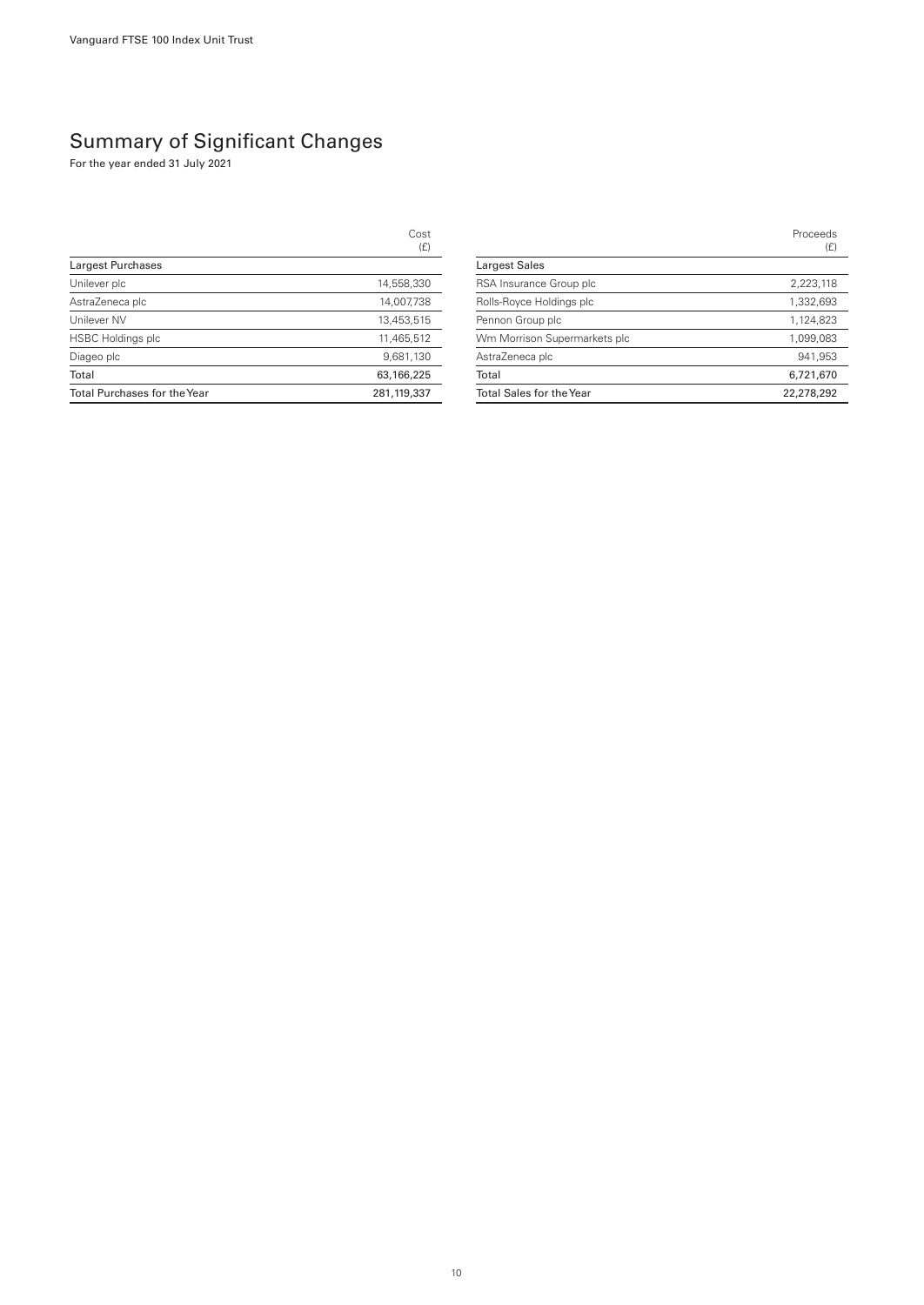### <span id="page-12-0"></span>Portfolio Statement

As at 31 July 2021

|                                                     |                    | Market                 | % of             |  |  |  |
|-----------------------------------------------------|--------------------|------------------------|------------------|--|--|--|
|                                                     | Holding            | Value<br>(E)           | <b>Total Net</b> |  |  |  |
| Basic Materials 11.69% (31 July 2020: 10.10%)       | Assets             |                        |                  |  |  |  |
| Rio Tinto plc<br>354,590<br>21,633,536              |                    |                        |                  |  |  |  |
| BHP Group plc                                       | 678,475            | 15,767,759             | 3.44<br>2.50     |  |  |  |
| Anglo American plc                                  | 401,335            | 12,804,593             | 2.03             |  |  |  |
| Glencore plc                                        | 3,928,113          | 12,707,446             | 2.02             |  |  |  |
| Croda International plc                             | 43,937             | 3,699,495              | 0.59             |  |  |  |
| Johnson Matthey plc                                 | 61,968             | 1,838,591              | 0.29             |  |  |  |
| Polymetal International plc                         | 116,140            | 1,815,268              | 0.29             |  |  |  |
| Antofagasta plc                                     | 112,928            | 1,687,709              | 0.27             |  |  |  |
| Evraz plc                                           | 188,109            | 1,154,613              | 0.18             |  |  |  |
| Fresnillo plc                                       | 60,166             | 492,158                | 0.08             |  |  |  |
|                                                     |                    |                        | 11.69            |  |  |  |
| Consumer Discretionary 10.93% (31 July 2020: 9.56%) |                    | 73,601,168             |                  |  |  |  |
| RELX plc                                            |                    | 12,830,902             | 2.04             |  |  |  |
| Compass Group plc                                   | 606,949<br>581,470 | 8,844,159              | 1.40             |  |  |  |
| Flutter Entertainment plc                           | 54,099             | 6,654,177              | 1.06             |  |  |  |
| WPP plc                                             | 382,479            | 3,557,055              | 0.57             |  |  |  |
| Entain plc                                          | 190,046            |                        |                  |  |  |  |
| Next plc                                            | 41,522             | 3,450,285<br>3,272,764 | 0.55<br>0.52     |  |  |  |
| Persimmon plc                                       | 103,592            | 3,008,312              | 0.48             |  |  |  |
| InterContinental Hotels Group plc                   | 59,736             | 2,836,863              | 0.45             |  |  |  |
| Burberry Group plc                                  | 130,985            | 2,703,530              | 0.43             |  |  |  |
| Kingfisher plc                                      | 689,229            | 2,539,120              | 0.40             |  |  |  |
| Informa plc                                         | 488,315            | 2,416,671              | 0.38             |  |  |  |
| Barratt Developments plc                            | 330,238            | 2,323,554              | 0.37             |  |  |  |
| Pearson plc                                         | 246,132            | 2,139,872              | 0.34             |  |  |  |
| <b>International Consolidated Airlines</b>          |                    |                        |                  |  |  |  |
| Group SA                                            | 1,215,817          | 2,043,788              | 0.32             |  |  |  |
| Whitbread plc                                       | 65,827             | 2,005,090              | 0.32             |  |  |  |
| Taylor Wimpey plc                                   | 1,180,756          | 1,943,524              | 0.31             |  |  |  |
| Berkeley Group Holdings plc                         | 36,831             | 1,784,094              | 0.28             |  |  |  |
| <b>B&amp;M European Value Retail SA</b>             | 290,908            | 1,608,139              | 0.26             |  |  |  |
| JD Sports Fashion plc                               | 160,774            | 1,442,143              | 0.23             |  |  |  |
| ITV plc                                             | 1,215,579          | 1,363,272              | 0.22             |  |  |  |
|                                                     |                    | 68,767,314             | 10.93            |  |  |  |
| Consumer Staples 17.87% (31 July 2020: 18.65%)      |                    |                        |                  |  |  |  |
| Unilever plc                                        | 851,743            | 35,343,076             | 5.62             |  |  |  |
| Diageo plc                                          | 749,488            | 26,760,469             | 4.25             |  |  |  |
| British American Tobacco plc                        | 745,033            | 19,970,610             | 3.17             |  |  |  |
| Reckitt Benckiser Group plc                         | 206,769            | 11,417,784             | 1.81             |  |  |  |
| Tesco plc                                           | 2,491,853          | 5,804,771              | 0.92             |  |  |  |
| Imperial Brands plc                                 | 307,460            | 4,741,033              | 0.75             |  |  |  |
| Ocado Group plc                                     | 158,754            | 2,944,887              | 0.47             |  |  |  |
| Associated British Foods plc                        | 113,427            | 2,276,480              | 0.36             |  |  |  |
| Coca-Cola HBC AG                                    | 63,695             | 1,731,867              | 0.28             |  |  |  |
| J Sainsbury plc                                     | 536,944            | 1,521,162              | 0.24             |  |  |  |
|                                                     |                    | 112,512,139            | 17.87            |  |  |  |
| Energy 8.78% (31 July 2020: 9.37%)                  |                    |                        |                  |  |  |  |
| Royal Dutch Shell A plc                             | 1,339,165          | 19,326,829             | 3.07             |  |  |  |
| BP plc                                              | 6,494,722          | 18,779,489             | 2.98             |  |  |  |
| Royal Dutch Shell B plc                             | 1,210,201          | 17,182,434             | 2.73             |  |  |  |
|                                                     |                    | 55,288,752             | 8.78             |  |  |  |
|                                                     |                    |                        |                  |  |  |  |

|                                            |                    | Market      | % of             |
|--------------------------------------------|--------------------|-------------|------------------|
|                                            |                    | Value       | <b>Total Net</b> |
|                                            | Holding            | (E)         | Assets           |
| Financials 17.68% (31 July 2020: 17.39%)   |                    |             |                  |
| <b>HSBC Holdings plc</b>                   | 6,668,730          | 26,504,868  | 4.21             |
| Prudential plc                             | 853,270            | 11,570,341  | 1.84             |
| Lloyds Banking Group plc                   | 23,113,271         | 10,547,741  | 1.68             |
| Barclays plc                               | 5,527,646          | 9,643,531   | 1.53             |
| London Stock Exchange Group plc            | 118,484            | 8,864,973   | 1.41             |
| Scottish Mortgage Investment               |                    |             |                  |
| Trust plc                                  | 463,875            | 6,106,915   | 0.97             |
| Legal & General Group plc                  | 1,933,767          | 5,054,867   | 0.80             |
| Aviva plc                                  | 1,278,501          | 4,951,634   | 0.79             |
| 3i Group plc                               | 310,775            | 3,973,258   | 0.63             |
| Standard Chartered plc                     | 833,342            | 3,600,038   | 0.57             |
| Natwest Group plc                          | 1,710,307          | 3,459,951   | 0.55             |
| St. James's Place plc                      | 173,367            | 2,750,468   | 0.44             |
| Admiral Group plc                          | 68,507             | 2,328,553   | 0.37             |
| Hargreaves Lansdown plc                    | 123,401            | 2,013,904   | 0.32             |
| Standard Life Aberdeen plc                 | 701,072            | 1,991,045   | 0.32             |
| Intermediate Capital Group plc             | 90,725             | 1,967,825   | 0.31             |
| M&G plc                                    | 848,147            | 1,905,786   | 0.30             |
| Phoenix Group Holdings plc                 | 204,696            | 1,390,295   | 0.22             |
| Schroders plc                              | 36,434             | 1,331,298   | 0.21             |
| Pershing Square Holdings Ltd               | 52,712             | 1,330,978   | 0.21             |
|                                            |                    | 111,288,269 | 17.68            |
| Health Care 11.17% (31 July 2020: 13.61%)  |                    |             |                  |
| AstraZeneca plc                            | 505,186            | 41,763,727  | 6.64             |
| GlaxoSmithKline plc                        | 1,613,243          | 22,872,559  | 3.63             |
| Smith & Nephew plc                         | 286,849            | 4,192,298   | 0.67             |
| Hikma Pharmaceuticals plc                  | 55,067             | 1,457,073   | 0.23             |
| NMC Health plc <sup>1</sup>                | 11,456             |             | 0.00             |
|                                            |                    | 70,285,657  | 11.17            |
| Industrials 12.14% (31 July 2020: 11.05%)  |                    |             |                  |
| Experian plc                               | 298,471            | 9,452,577   | 1.50             |
| CRH plc                                    | 256,025            | 9,224,581   | 1.47             |
| Ashtead Group plc                          | 145,883            | 7,854,341   | 1.25             |
| Ferguson plc                               | 73,067             | 7,368,807   | 1.17             |
| <b>BAE Systems plc</b>                     | 1,052,663          | 6,063,339   | 0.96             |
| Spirax-Sarco Engineering plc               | 23,946             | 3,593,097   | 0.57             |
| Halma plc                                  | 123,604            | 3,569,683   | 0.57             |
| Rentokil Initial plc                       | 607,098            | 3,438,603   | 0.55             |
| Smurfit Kappa Group plc                    | 84,588             | 3,416,509   | 0.54             |
| Mondi plc                                  | 158,089            | 3,155,456   | 0.50             |
| Bunzl plc                                  | 109,895            | 2,924,306   | 0.46             |
| Intertek Group plc                         | 52,646             | 2,714,428   | 0.43             |
| Melrose Industries plc                     | 1,569,797          | 2,512,460   | 0.40             |
| Rolls-Royce Holdings plc                   | 2,436,353          | 2,429,288   | 0.39             |
| Smiths Group plc                           | 129,382            | 2,012,537   | 0.32             |
| DCC plc                                    | 32,188             | 1,939,005   | 0.31             |
| DS Smith plc                               | 416,312            | 1,760,583   | 0.28             |
| Royal Mail plc                             | 298,991            | 1,506,915   | 0.24             |
| Weir Group plc                             | 84,516             | 1,456,633   | 0.23             |
|                                            |                    | 76,393,148  | 12.14            |
| Real Estate 1.57% (31 July 2020: 1.59%)    |                    |             |                  |
|                                            |                    |             |                  |
| Segro plc                                  | 390,640            | 4,756,042   | 0.76             |
| Rightmove plc<br>Land Securities Group plc | 280,179            | 1,967,417   | 0.31             |
| British Land Co plc                        | 232,497<br>301,707 | 1,649,799   | 0.26<br>0.24     |
|                                            |                    | 1,540,516   |                  |
|                                            |                    | 9,913,774   | 1.57             |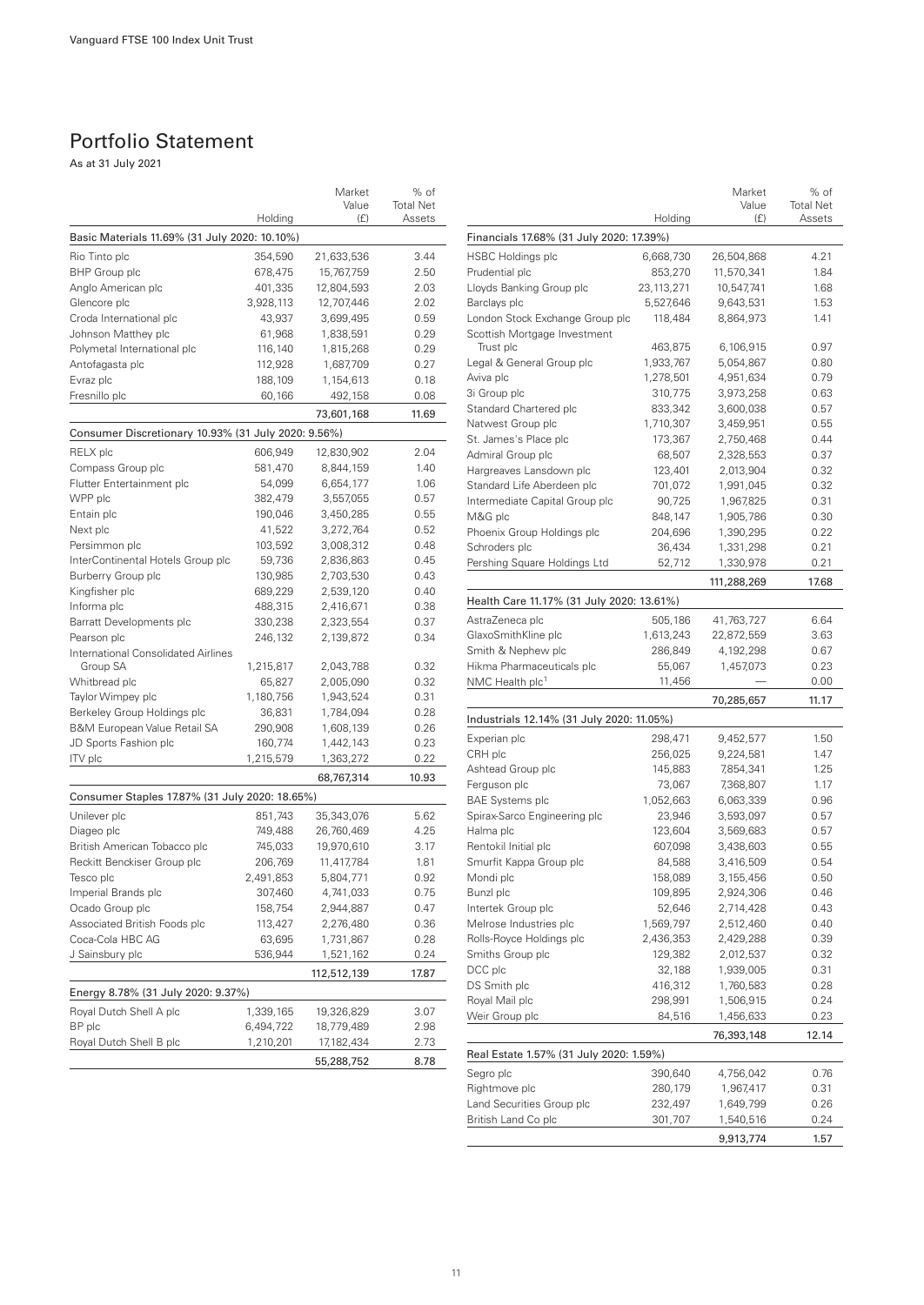|                                                                |           | Market     | $%$ of           |                     |
|----------------------------------------------------------------|-----------|------------|------------------|---------------------|
|                                                                |           | Value      | <b>Total Net</b> |                     |
|                                                                | Holding   | (f)        | Assets           |                     |
| Technology 1.72% (31 July 2020: 1.90%)                         |           |            |                  | Utilities           |
| Just Eat Takeaway.com NV                                       | 58,929    | 3,759,081  | 0.60             | Nationa             |
| Sage Group plc                                                 | 352,315   | 2,471,842  | 0.39             | SSE plc             |
| Auto Trader Group plc                                          | 308,377   | 2,010,618  | 0.32             | United I            |
| AVEVA Group plc                                                | 38,685    | 1,518,386  | 0.24             | Severn <sup>'</sup> |
| Avast plc                                                      | 180,530   | 1,046,713  | 0.17             |                     |
|                                                                |           | 10,806,640 | 1.72             |                     |
| Telecommunications 2.48% (31 July 2020: 2.63%)                 |           |            |                  |                     |
| Vodafone Group plc                                             | 9,159,972 | 10,640,223 | 1.69             |                     |
| <b>BT</b> Group plc                                            | 2,848,303 | 4,944,654  | 0.79             |                     |
|                                                                |           | 15,584,877 | 2.48             |                     |
|                                                                |           |            |                  |                     |
|                                                                |           |            |                  |                     |
| Financial Derivative Instruments 0.00% (31 July 2020: (0.02%)) |           |            |                  |                     |
| Futures Contracts 0.00% (31 July 2020: (0.02%))                |           |            |                  |                     |
| FTSE 100 Index September 2021                                  |           |            |                  |                     |
|                                                                |           |            |                  |                     |

|                                       |           | Market     | $%$ of           |
|---------------------------------------|-----------|------------|------------------|
|                                       |           | Value      | <b>Total Net</b> |
|                                       | Holding   | (E)        | Assets           |
| Utilities 3.21% (31 July 2020: 4.10%) |           |            |                  |
| National Grid plc                     | 1,159,355 | 10,712,440 | 1.70             |
| SSE plc                               | 340.461   | 4.921.364  | 0.78             |
| United Utilities Group plc            | 222,604   | 2,386,315  | 0.38             |
| Severn Trent plc                      | 77.997    | 2,183,136  | 0.35             |
|                                       |           | 20,203,255 | 3.21             |

|                          |                                               |                                                                |                                                                   | Number of       | Notional<br>Amount | Unrealised<br>Gain/(Loss)        | $%$ of<br><b>Total Net</b>           |
|--------------------------|-----------------------------------------------|----------------------------------------------------------------|-------------------------------------------------------------------|-----------------|--------------------|----------------------------------|--------------------------------------|
|                          |                                               |                                                                |                                                                   | Contracts       | (E)                | (f)                              | Assets                               |
|                          |                                               | Financial Derivative Instruments 0.00% (31 July 2020: (0.02%)) |                                                                   |                 |                    |                                  |                                      |
|                          |                                               | Futures Contracts 0.00% (31 July 2020: (0.02%))                |                                                                   |                 |                    |                                  |                                      |
|                          | FTSE 100 Index September 2021                 |                                                                |                                                                   | 107             | 7,454,155          | 11,124                           | 0.00                                 |
|                          |                                               |                                                                |                                                                   |                 |                    | 11,124                           | 0.00                                 |
| Currency                 | Buy<br>Amount                                 | Currency                                                       | (Sell)<br>Amount                                                  | Counterparty    | Settlement<br>Date | Unrealised<br>Gain/(Loss)<br>(E) | $%$ of<br><b>Total Net</b><br>Assets |
|                          |                                               |                                                                | Forward Currency Exchange Contracts (0.00)% (31 July 2020: 0.00%) |                 |                    |                                  |                                      |
| <b>USD</b>               | 170,694                                       | GBP                                                            | (120, 623)                                                        | Barclays        | 15/09/21           | 2,134                            | 0.00                                 |
| <b>GBP</b>               | 43,324                                        | <b>EUR</b>                                                     | (50, 338)                                                         | JP Morgan Chase | 15/09/21           | 360                              | 0.00                                 |
| <b>USD</b>               | 197.666                                       | GBP                                                            | (142, 144)                                                        | Barclays        | 15/09/21           | 11                               | 0.00                                 |
| <b>GBP</b>               | 288,624                                       | <b>USD</b>                                                     | (407, 203)                                                        | JP Morgan Chase | 15/09/21           | (4, 223)                         | (0.00)                               |
|                          |                                               |                                                                |                                                                   |                 |                    | (1,718)                          | (0.00)                               |
|                          | <b>Total Financial Derivative Instruments</b> |                                                                |                                                                   |                 |                    | 9,406                            | 0.00                                 |
|                          |                                               |                                                                |                                                                   |                 |                    | Market Value<br>(E)              | $%$ of<br><b>Total Net</b><br>Assets |
| Portfolio of Investments |                                               |                                                                |                                                                   |                 |                    | 624,654,399                      | 99.24                                |
| <b>Net Other Assets</b>  |                                               |                                                                |                                                                   |                 |                    | 4,776,765                        | 0.76                                 |
|                          | Net Assets Attributable to Unitholders        |                                                                |                                                                   |                 |                    | 629,431,164                      | 100.00                               |

All holdings are ordinary shares or stock units that are listed on an official stock exchange or are traded on an eligible securities market, unless otherwise stated.

1 Unlisted and suspended instruments.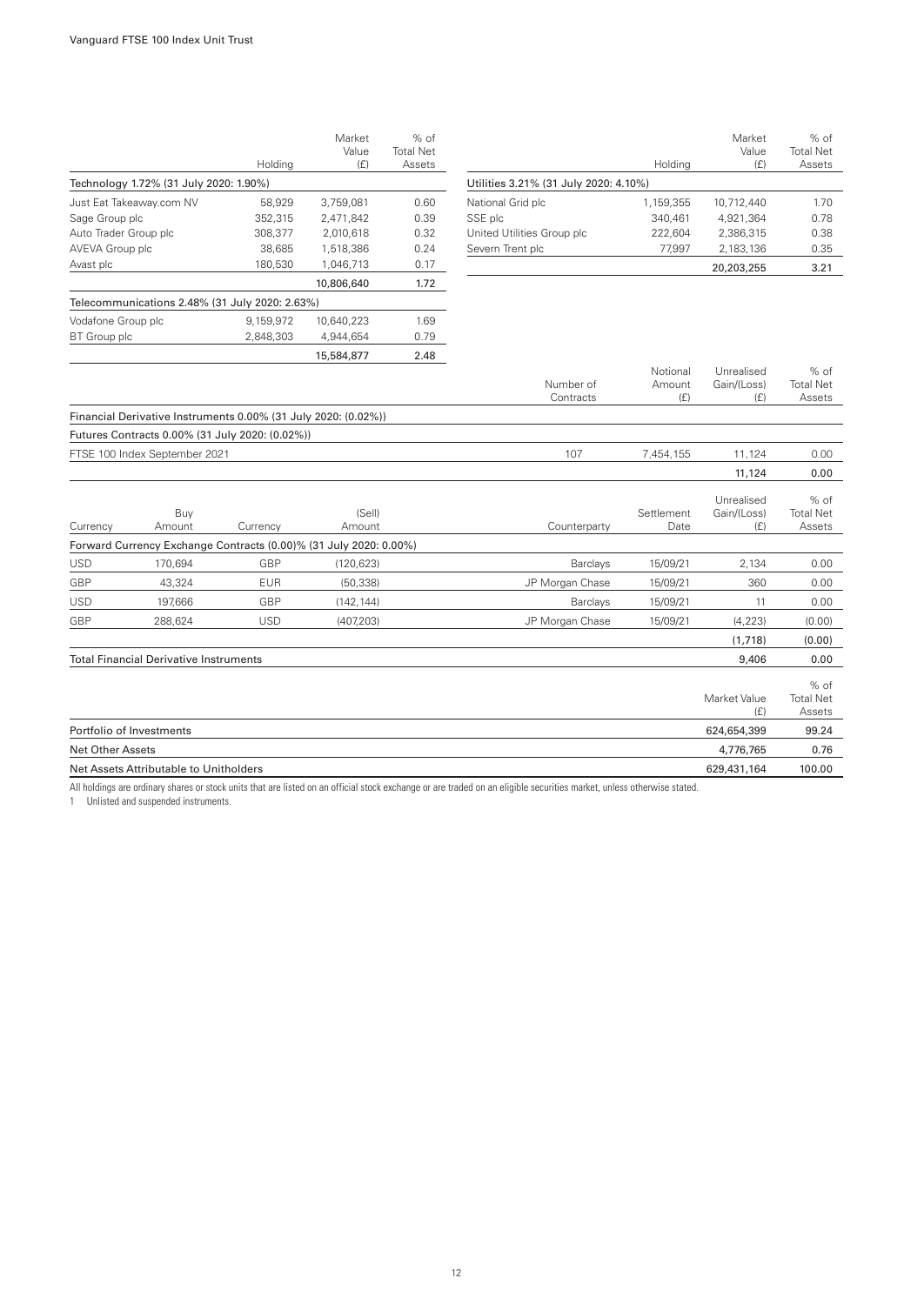### <span id="page-14-0"></span>Balance Sheet

|                                                                                                                                                                                                                                                                                                                                                                                      |                   | As at               | As at               |
|--------------------------------------------------------------------------------------------------------------------------------------------------------------------------------------------------------------------------------------------------------------------------------------------------------------------------------------------------------------------------------------|-------------------|---------------------|---------------------|
|                                                                                                                                                                                                                                                                                                                                                                                      | Note <sup>1</sup> | 31 July 2021<br>(E) | 31 July 2020<br>(E) |
| Assets:                                                                                                                                                                                                                                                                                                                                                                              |                   |                     |                     |
| <b>Financial Assets</b>                                                                                                                                                                                                                                                                                                                                                              |                   | 624,658,622         | 295,964,811         |
| <b>Current Assets</b>                                                                                                                                                                                                                                                                                                                                                                |                   |                     |                     |
| Debtors                                                                                                                                                                                                                                                                                                                                                                              | 12                | 9,056,449           | 1,009,062           |
| Cash and Bank Balances                                                                                                                                                                                                                                                                                                                                                               | 13                | 4,733,995           | 3,364,858           |
| <b>Total Assets</b>                                                                                                                                                                                                                                                                                                                                                                  |                   | 638,449,066         | 300,338,731         |
| Liabilities:                                                                                                                                                                                                                                                                                                                                                                         |                   |                     |                     |
| <b>Financial Liabilities</b>                                                                                                                                                                                                                                                                                                                                                         |                   | 4,223               | 64,387              |
| Creditors                                                                                                                                                                                                                                                                                                                                                                            |                   |                     |                     |
| <b>Bank Overdrafts</b>                                                                                                                                                                                                                                                                                                                                                               | 13                |                     | 448                 |
| Distribution Payable                                                                                                                                                                                                                                                                                                                                                                 |                   | 2,496,380           | 1,367,042           |
| Other Creditors                                                                                                                                                                                                                                                                                                                                                                      | 15                | 6,517,299           | 2,790,578           |
| <b>Total Liabilities</b>                                                                                                                                                                                                                                                                                                                                                             |                   | 9,017,902           | 4,222,455           |
| Net Assets Attributable to Unitholders                                                                                                                                                                                                                                                                                                                                               |                   | 629,431,164         | 296,116,276         |
| $\overline{a}$ $\overline{a}$ $\overline{a}$ $\overline{b}$ $\overline{a}$ $\overline{b}$ $\overline{c}$ $\overline{c}$ $\overline{c}$ $\overline{c}$ $\overline{c}$ $\overline{c}$ $\overline{c}$ $\overline{c}$ $\overline{c}$ $\overline{c}$ $\overline{c}$ $\overline{c}$ $\overline{c}$ $\overline{c}$ $\overline{c}$ $\overline{c}$ $\overline{c}$ $\overline{c}$ $\overline{$ |                   |                     |                     |

1 See the Notes to the Financial Statements.

### Statement of Total Return

|                                                                                |                   |                     | Year Ended          |                     | Year Ended          |
|--------------------------------------------------------------------------------|-------------------|---------------------|---------------------|---------------------|---------------------|
|                                                                                | Note <sup>1</sup> | 31 July 2021<br>(E) | 31 July 2021<br>(E) | 31 July 2020<br>(E) | 31 July 2020<br>(E) |
| Income                                                                         |                   |                     |                     |                     |                     |
| Net Capital Gains/(Losses)                                                     | 6                 |                     | 70,958,545          |                     | (33, 536, 263)      |
| Revenue                                                                        | 8                 | 14,891,011          |                     | 7,006,058           |                     |
| Expenses                                                                       | 9                 | (270.406)           |                     | (118, 505)          |                     |
| Net Revenue Before Taxation                                                    |                   | 14,620,605          |                     | 6,887,553           |                     |
| Taxation                                                                       | 10                | (74, 869)           |                     | (50, 146)           |                     |
| Net Revenue After Taxation                                                     |                   |                     | 14,545,736          |                     | 6,837,407           |
| <b>Total Return Before Distributions</b>                                       |                   |                     | 85,504,281          |                     | (26,698,856)        |
| Distributions <sup>2</sup>                                                     | 11                |                     | (14, 545, 733)      |                     | (6,837,406)         |
| Change in Net Assets Attributable to<br>Unitholders From Investment Activities |                   |                     | 70,958,548          |                     | (33,536,262)        |
| See the Notes to the Financial Statements.                                     |                   |                     |                     |                     |                     |

2 Includes adjustments for equalisation.

## Statement of Change in Net Assets Attributable to Unitholders

|                                                                                |                   |                     | Year Ended          |                     | Year Ended          |
|--------------------------------------------------------------------------------|-------------------|---------------------|---------------------|---------------------|---------------------|
|                                                                                | Note <sup>1</sup> | 31 July 2021<br>(£) | 31 July 2021<br>(E) | 31 July 2020<br>(E) | 31 July 2020<br>(E) |
| Opening Net Assets Attributable to Unitholders                                 |                   |                     | 296,116,276         |                     | 109,994,941         |
| Amounts Received on Issue of Units                                             |                   | 271.341.283         |                     | 235.870.904         |                     |
| Amounts Paid on Cancellation of Units                                          |                   | (26, 679, 227)      |                     | (29, 513, 747)      |                     |
|                                                                                |                   |                     | 244,662,056         |                     | 206,357,157         |
| <b>Dilution Adjustment</b>                                                     | 3(i)              |                     | 1.228.524           |                     | 1,125,856           |
| Change in Net Assets Attributable to<br>Unitholders From Investment Activities |                   |                     | 70.958.548          |                     | (33, 536, 262)      |
| Retained Distribution on Accumulation Units                                    |                   |                     | 16.465.760          |                     | 12, 174, 584        |
| Closing Net Assets Attributable to Unitholders                                 |                   |                     | 629,431,164         |                     | 296,116,276         |

1 See the Notes to the Financial Statements.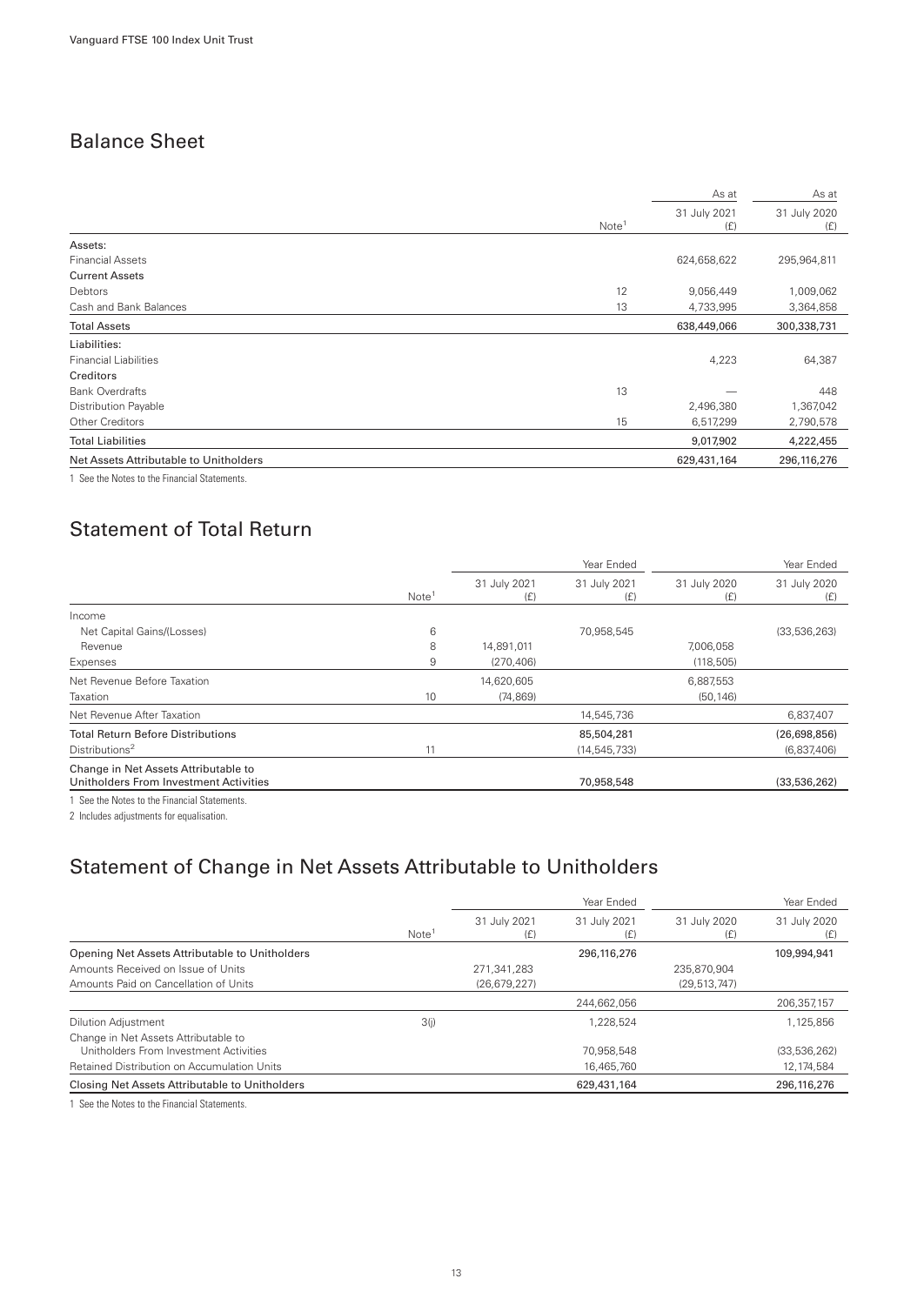### <span id="page-15-0"></span>Distribution Table

For the year ended 31 July 2021

Final distribution payable 30 September 2021

|         | Net Income<br>Pence Per Unit | Equalisation<br>Pence Per Unit | <b>Distribution Payable</b><br>30 September 2021<br>Pence Per Unit | Distribution Paid<br>30 September 2020<br>Pence Per Unit |
|---------|------------------------------|--------------------------------|--------------------------------------------------------------------|----------------------------------------------------------|
| GBP Acc |                              |                                |                                                                    |                                                          |
| Group 1 | 369.5024                     |                                | 369.5024                                                           | 455.3061                                                 |
| Group 2 | 173.6859                     | 195.8165                       | 369.5024                                                           | 455.3061                                                 |
| GBP Inc |                              |                                |                                                                    |                                                          |
| Group 1 | 316.8420                     |                                | 316,8420                                                           | 408.7894                                                 |
| Group 2 | 154.4669                     | 162.3751                       | 316,8420                                                           | 408.7894                                                 |

Group 1—Units purchased before 1 August 2020.

Group 2—Units purchased between 1 August 2020 and 31 July 2021.

Note: Equalisation applies only to units purchased during the distribution period (Group 2 Units). It is the average amount of income included in the purchase price of all Group 2 Units and is refunded to holders of these units as a return of capital. Being capital, it is not liable to income tax but must be deducted from the cost of units for capital gains tax purposes.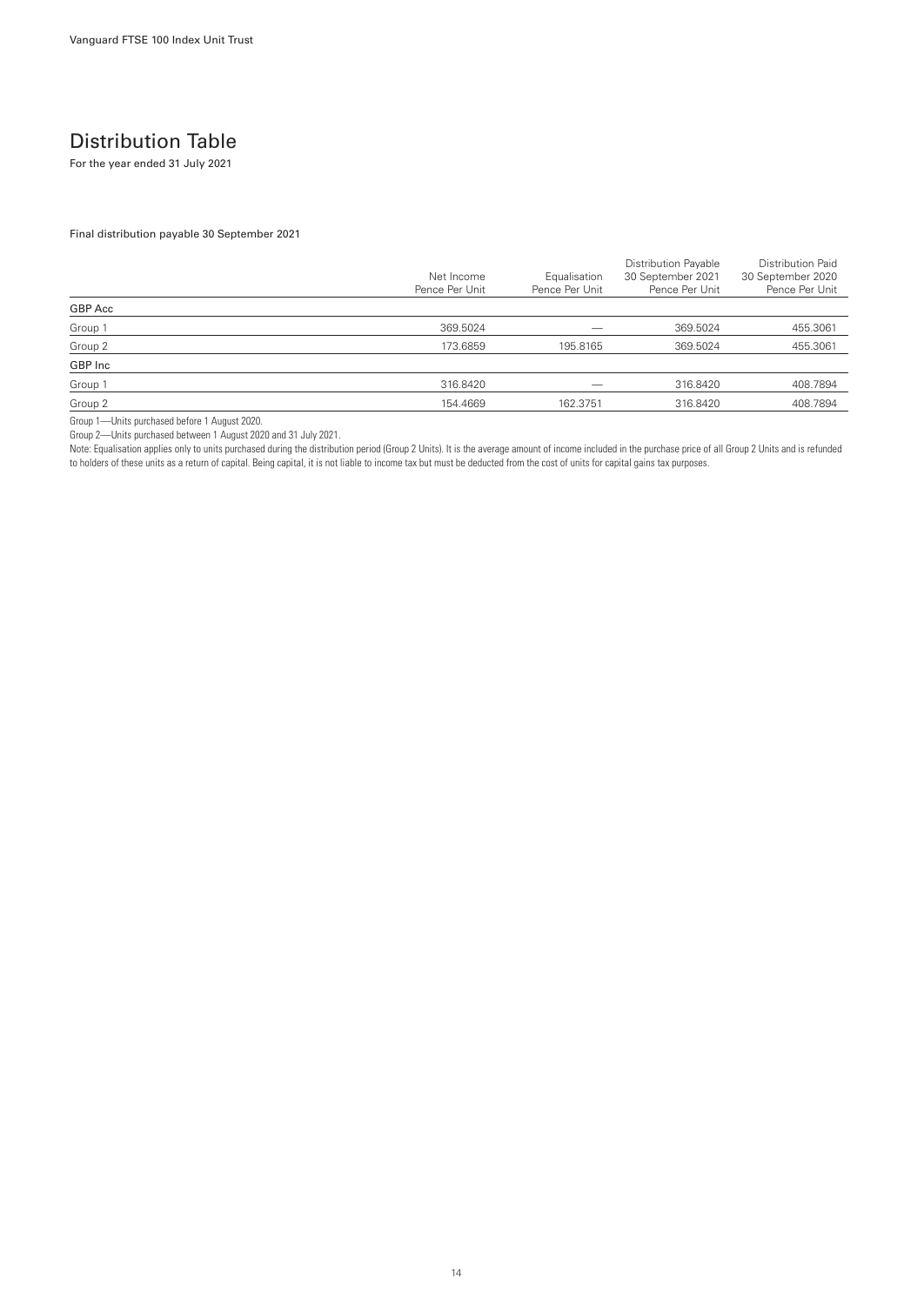## <span id="page-16-0"></span>Notes to the Financial Statements

For the year ended 31 July 2021

#### 1. General Information

Vanguard FTSE 100 Index Unit Trust is a unit trust established under the Trust Deed on 20 September 2016. The address of the Authorised Fund Manager is The Walbrook Building, 4th Floor, 25 Walbrook, London EC4N 8AF, United Kingdom.

#### **Basis of Presentation**

The financial statements have been prepared in accordance with Financial Reporting Standard ("FRS") 102 and the Statement of Recommended Practice for UK Authorised Funds (the "SORP 2014") issued by the Investment Management Association (now known as the Investment Association) in May 2014.

The financial statements have been prepared on a going concern basis, subject to the historical cost convention, as modified by the revaluation of financial assets and liabilities at fair value through profit or loss ("FVTPL").

#### 3. Significant Accounting Policies

(a) Critical Accounting Estimates and Judgements. The preparation of these Financial Statements requires the use of certain accounting estimates and requires the Manager to exercise its judgement in the process of applying the Trust's accounting policies. The estimates and associated judgements are based on historical experience and various other facts that are believed to be reasonable under the circumstances, the results of which form the basis of making the judgements about the classification of financial assets and liabilities, the carrying values of certain financial assets and liabilities, as well as their fair values in instances where information is not readily apparent from other sources.

(b) Revenue Recognition. Dividends, whether cash or stock, are recognised when the securities are quoted ex-dividend. Special dividends are treated as either capital or revenue depending on the facts of each particular case.

Distributions from collective investment schemes are recognised when the schemes are quoted ex-distribution or when revenue is reported by the underlying Fund. Equalisation returned with the distribution is deducted from the cost of the investment and does not form part of the distributable revenue.

The treatment of returns from financial derivative instruments is dependent upon the nature of the transaction and considers both motives and circumstances to determine whether returns should be treated as capital or revenue. Where positions are undertaken to protect or enhance capital, the returns are considered capital. Similarly, where positions are undertaken for generating or protecting revenue, the returns are considered revenue.

Revenue is recorded gross of any withholding taxes incurred.

Bank interest is recognised on an accrual basis.

(c) Treatment of Expenses. All expenses, except those relating to the purchase and sale of investments, are charged against revenue and are recognised on an accrual basis.

(d) Taxation. Corporate tax is payable at current tax rates on the excess taxable revenue over allowable expenses. Deferred taxation is provided on all timing differences that have originated but not reversed by the reporting date. Deferred tax is measured at the rates expected to apply for the period in which the timing differences will reverse. Deferred taxes are not discounted to reflect the time value of money and are only recognised to the extent they are expected to crystallise.

Additionally, the Trust incurs withholding taxes imposed by certain foreign countries on investment income. Such income is recorded gross of the related withholding taxation, which is shown as a separate tax expense in the Statement of Total Return.

#### (e) Financial Assets and Liabilities.

Classification and Measurement. Financial assets and financial liabilities, including derivative investments, are classified and measured at fair value from inception. Obligations for net assets attributable to holders of redeemable units are presented at the redemption amount, which approximates their fair value. All other financial assets and liabilities are measured at amortised cost, which approximates fair value.

Recognition and Derecognition. Purchases and sales of financial instruments are recognised on the trade date, being the date on which the purchase or sale is executed. Financial instruments are initially recognised when the Trust becomes party to the contractual provisions of the instrument. Financial instruments are derecognised when the contractual rights to the cash flows from the instruments expire, or when substantially all the risks and rewards of ownership have been transferred.

Collective Investment Schemes. Collective investment schemes are valued at their single price if a single price for buying and selling units or shares is quoted and the bid-market price if separate buying and selling prices are quoted on the last business day of the accounting year. Where the Manager or its appointed investment adviser considers that no reliable price exists for a share in a collective investment scheme at a valuation point, the Manager or appointed adviser may value an investment at a price that in its opinion reflects a fair and reasonable price for that investment.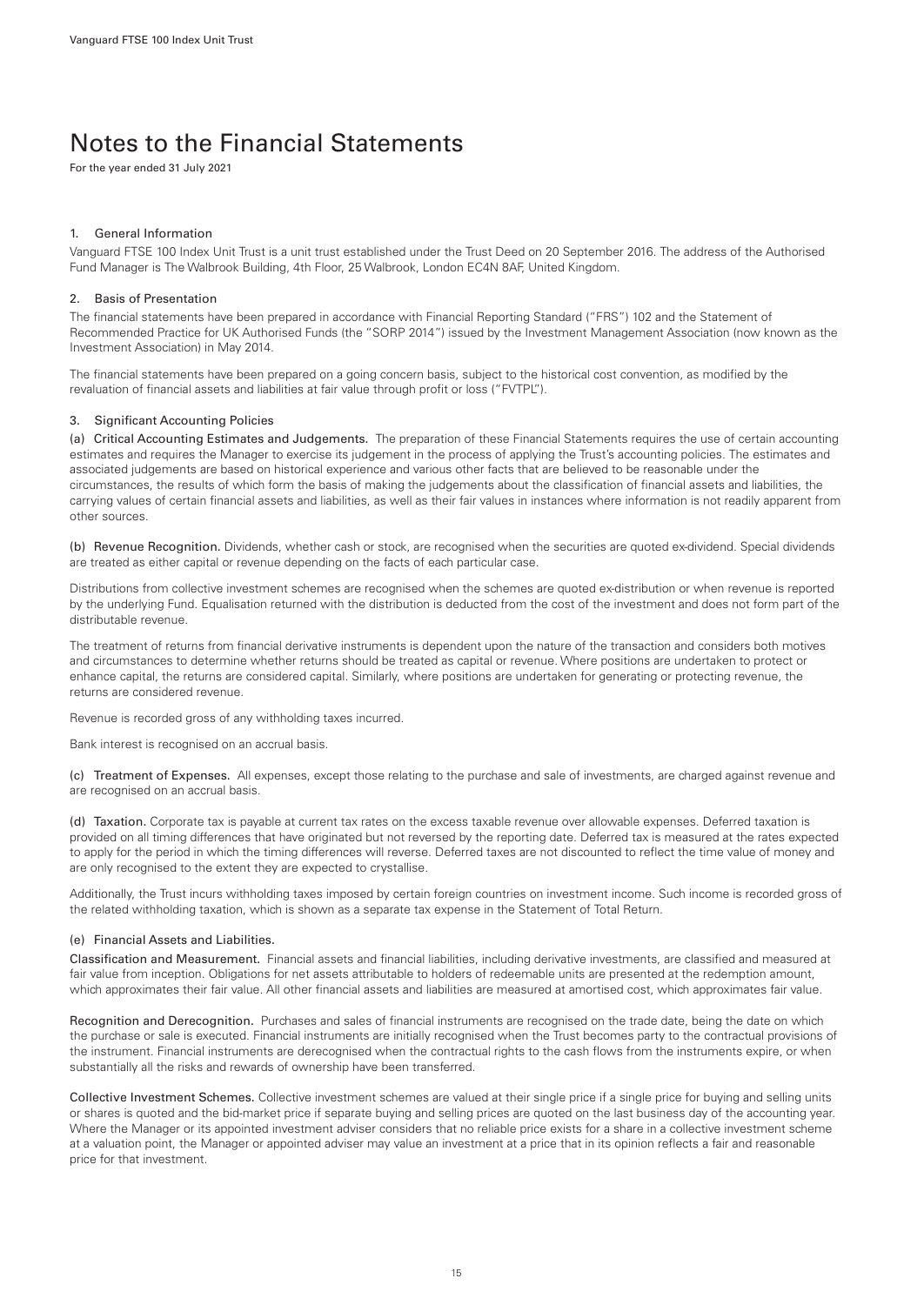Equities. Equities (including warrants and rights) are valued at the bid-market price at period-end. Instruments traded on a recognised market are valued on the basis of valuations provided by a principal market maker or a pricing service. When applicable, unlisted and suspended instruments are based on the Investment Adviser's assessment of their net realisable value or the bid-market price from brokerdealers for non-exchange-trade purposes.

Derivatives. Futures contracts are valued in an active market if quoted prices are readily and regularly available; this represents the amount that would be required to close the position. Forward currency contracts are valued at the closing prices of the forward currency contract rates in the London foreign exchange markets on a daily basis as provided by a reliable bank or dealer.

(f) Fair Value. The Trust classifies financial instruments measured at fair value using a three-level hierarchy. Instruments are categorised in their entirety based on the lowest level input that is significant to the fair value measurement. Assessing the significance and observability of a particular input requires significant judgement specific to an asset or liability. Inputs are considered to be observable when they are readily available, regularly distributed or updated, reliable and verifiable, not proprietary, and provided by independent sources that are actively involved in the relevant market. Each financial instrument held in the Trust is valued at the close of business on each business day on the market that in the opinion of the Administrator is the principal market on which such security or investment is traded.

Level 1 – Quoted prices in active markets for identical securities.

Level 2 – Other significant observable inputs (including quoted prices for similar securities, interest rates, prepayment speeds, credit risk, etc.).

Level 3 – Significant unobservable inputs (including the Trust's own fair value assumptions).

(g) Transaction Costs. Transaction costs are incremental costs that are directly attributable to the acquisition, issue or disposal of an investment. These costs include fees and commissions paid to agents, advisers, brokers and dealers. Investments in financial instruments include transaction costs which form part of the net capital gains/losses.

(h) Foreign Currency. All transactions in foreign currencies are translated into sterling at the exchange rates prevailing on the date of the transaction. At the reporting date, monetary assets and liabilities denominated in foreign currencies are translated at the prevailing exchange rates. Gains and losses arising on translation are included as part of the return and are reported on a net basis.

(i) Cash and Bank Overdrafts. Cash is composed of demand deposits with financial institutions or bank overdrafts. Bank overdrafts, when applicable, are presented as current liabilities. Cash held or pledged as margin against derivative instruments is included within Cash and Bank Overdrafts on the balance sheet and disclosed separately in the Notes to the Financial Statements as Amounts Held, or Overdrafts, at Futures Clearing Houses and Brokers, as applicable.

Margin. Upon entering into futures contracts, cash deposits are required (initial margin) in an amount equal to a certain percentage of the contract value. Subsequent payments (variation margin) are made or received by the Trust each day.

(j) Swing Pricing. The Trust employs swing pricing as a means to prevent dilution. Swing pricing results from the Manager's determination to adjust the Trust's net asset value, on any dealing day, following a consideration of dealing activity (i.e. level of subscriptions and redemptions) and the level of costs associated with such activity. A dilution adjustment is exercised only for the purpose of reducing the negative effects of transaction charges in the interest of the non-dealing unitholders in the Trust and is applied consistently in respect of the Trust, and in respect of all assets of the Trust. The direction of the swing depends on whether there are net subscriptions or net redemptions in the Trust on the relevant dealing day, while the magnitude of the swing is based on pre-determined estimates of the average execution costs in the relevant asset classes in which the Trust is invested.

The dilution adjustments applied during the year ended 31 July 2021 did not exceed 2% of the original net asset value per share of the Trust  $(2020 \cdot 29\%)$ 

#### 4. Distribution Policies

(a) Basis of Distribution. Where revenue from investments exceeds expenses of the unit class, a distribution will be made to that unit class. Should expenses exceed revenue, there will be no distribution and the shortfall will be transferred to capital. Revenue attributable to Accumulation unitholders is retained at the end of each distribution period and represents a reinvestment of revenue. All remaining revenue is distributed in accordance with the Collective Investment Schemes sourcebook.

(b) Equalisation. Equalisation occurs to reflect the pro rata payment of distributions based on the time period over which units have been owned by an investor. If units are purchased when the Trust has accrued income but has not yet declared a distribution, the Trust will credit to the equalisation account the portion of the purchase price representing income accrued but directly attributable to those units. Conversely, if units are redeemed when the Trust has accrued income but has not yet declared a distribution, the Trust will deduct from the equalisation account the portion of the redemption price representing income accrued but directly attributable to those units.

#### 5. Risk Management Policies

(a) Price Risk. Price risk is the risk that the value of the financial instruments held by the Trust will fluctuate because of changes in the market. The Manager considers the asset allocation of the portfolio in order to minimise the risk associated with particular countries or industry sectors while continuing to follow the stated investment objectives.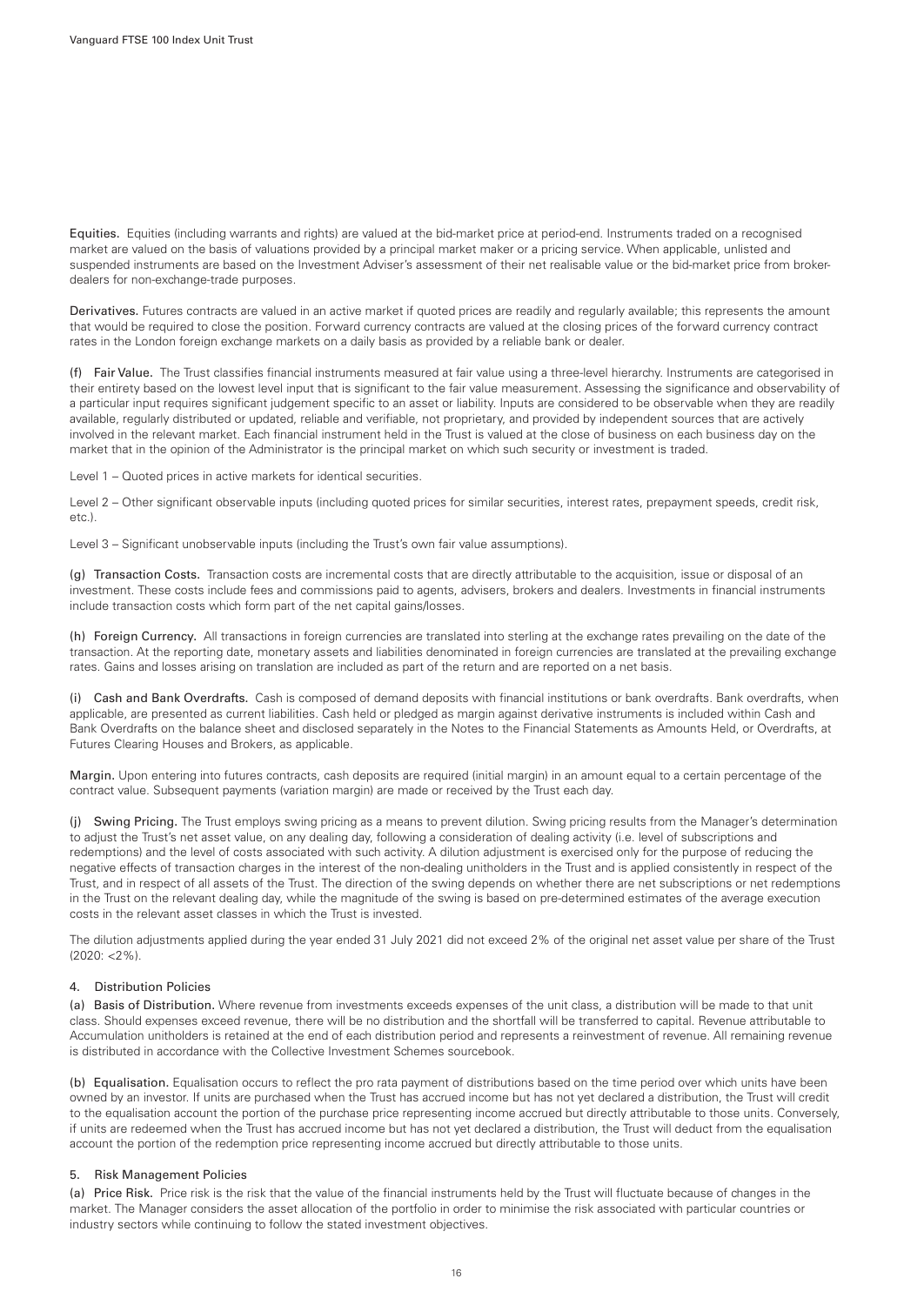The investment objective is to seek to track as closely as reasonably possible the performance of the benchmark index. In order to achieve this objective, the Trust invests primarily in securities held in the equity index benchmark. The Trust places limitations on the amount by which a holding may deviate from the proportion in the benchmark to limit the market risk from mismatched positions.

All investments present a risk of loss of capital. The Manager assesses the Trust's market risk volatility to ensure that the effect of using financial derivative instruments is not significant enough to cause disproportionate losses to the Trust's overall value. The Manager moderates this risk through careful selection of securities and financial derivative instruments. The Manager manages this risk through a combination of risk metrics.

(b) Currency Risk. Currency risk is the risk that the value of the Trust's investments will fluctuate as a result of changes in currency exchange rates. Local interest rates and monetary policy, as well as other government fiscal and labour policies, also can adversely affect the Trust's currency values.

(c) Interest Rate Risk. The Trust may invest in fixed and floating rate securities. Revenue may be affected by changes in interest rates relevant to particular securities or as a result of the Manager being unable to secure similar returns on the expiry of contracts or sale of securities. The value of fixed income rate securities may be affected by interest rate movements or the expectation of such movements in the future. Interest receivable on bank deposits or payable on bank overdraft positions will be affected by fluctuations in interest rates.

Management of Market Risk (Including Market Price, Currency and Interest Rate Risks). The Investment Adviser performs daily reviews of portfolio attributes, such as sector diversification, maturity and credit quality, and makes adjustments where necessary to ensure that the risk components closely match those of the benchmark. In addition, the Investment Adviser and the Administrator perform daily checks of performance against the benchmark. Potential tracking errors are raised and discussed by the Investment Adviser and the Administrator for investigation and resolution. Market impact, currency discrepancies and interest rate exposure are investigated as possible causes. Currency positions are reconciled daily, and discrepancies are immediately resolved. Procedures are established with the Investment Adviser to trade currency as closely as possible to the close of the markets, so as to obtain exchange rates that closely approximate the rates used in the valuation.

Market disruptions associated with the COVID-19 pandemic have had a global impact, and uncertainty exists as to the long-term implications. Such disruptions can adversely affect assets of the Trust and thus performance of the Trust.

Market Risk Sensitivity Analysis. Market risk exposures to the Trust are measured using value-at-risk (VaR), which estimates the maximum expected loss over a defined period given a specified confidence level. The VaR methodology is a statistically defined, probability-based approach that takes into account estimates for market volatilities and correlations between assets in the portfolio. Risks can be measured consistently across markets and products, and risk measures can be aggregated to arrive at a single risk number.

For the purpose of this annual report, a one-year historical (realised) absolute VaR calculation has been completed for the Trust as set out below. The calculation includes a 95% confidence interval with a 260-trading-day (one-year) VaR period. That is, under normal market conditions and assuming no changes to Trust holdings, there is a 95% probability that the value of Trust assets will not decrease by more than the calculated value over a one-year period.

|                                    |       | 31 July 2021 31 July 2020 |
|------------------------------------|-------|---------------------------|
|                                    | $1\%$ | $1\%$                     |
| Vanquard FTSE 100 Index Unit Trust | 26.00 | 50.09                     |

Exposure. Global exposure is measured using the commitment approach, which considers the full constituents of the portfolio. The Investment Adviser will observe the regulatory limit and any internal risk limits which may be appropriate for the portfolio.

The use of derivatives creates a higher degree of risk exposure. In particular, derivative contracts can be highly volatile, and the amount of initial margin is generally small relative to the size of the contract so that transactions may be leveraged in terms of market exposure. A relatively small market movement may have a potentially larger impact on derivatives than on standard securities. Leveraged derivative positions can therefore increase volatility. The leverage is calculated on a gross exposure basis, by taking the sum of the notional values of the derivatives, without netting, and is expressed as a percentage of the net asset value.

The Trust uses equity index futures only for efficient portfolio management. Index futures are used to equitise cash holdings from inflows and outflows and also anticipated cash flows (e.g. dividend receivables).

(d) Liquidity Risk. Liquidity risk is the risk that sufficient cash cannot be raised to meet the Trust's liabilities when due. One of the key liquidity factors influencing the Trust is exposure to cash redemptions of redeemable units. Hence the Trust invests the large majority of its assets in investments that are traded in active markets and can ordinarily be readily disposed. However, liquidity risk will occur if an equity issuer becomes credit-impaired or if the relevant market becomes illiquid. In such a case, it may not be possible to initiate or liquidate a position at a price deemed by the Manager to be demonstrating fair value. Liquidity risk may be temporary or may last for extended periods. The Trust invests in securities which form part of the benchmark index. Benchmark indices are constructed from index rules requiring securities to have a specified minimum trading volume, which, although not guaranteeing liquidity, provides an indication of the liquid nature of the securities within the underlying Trust.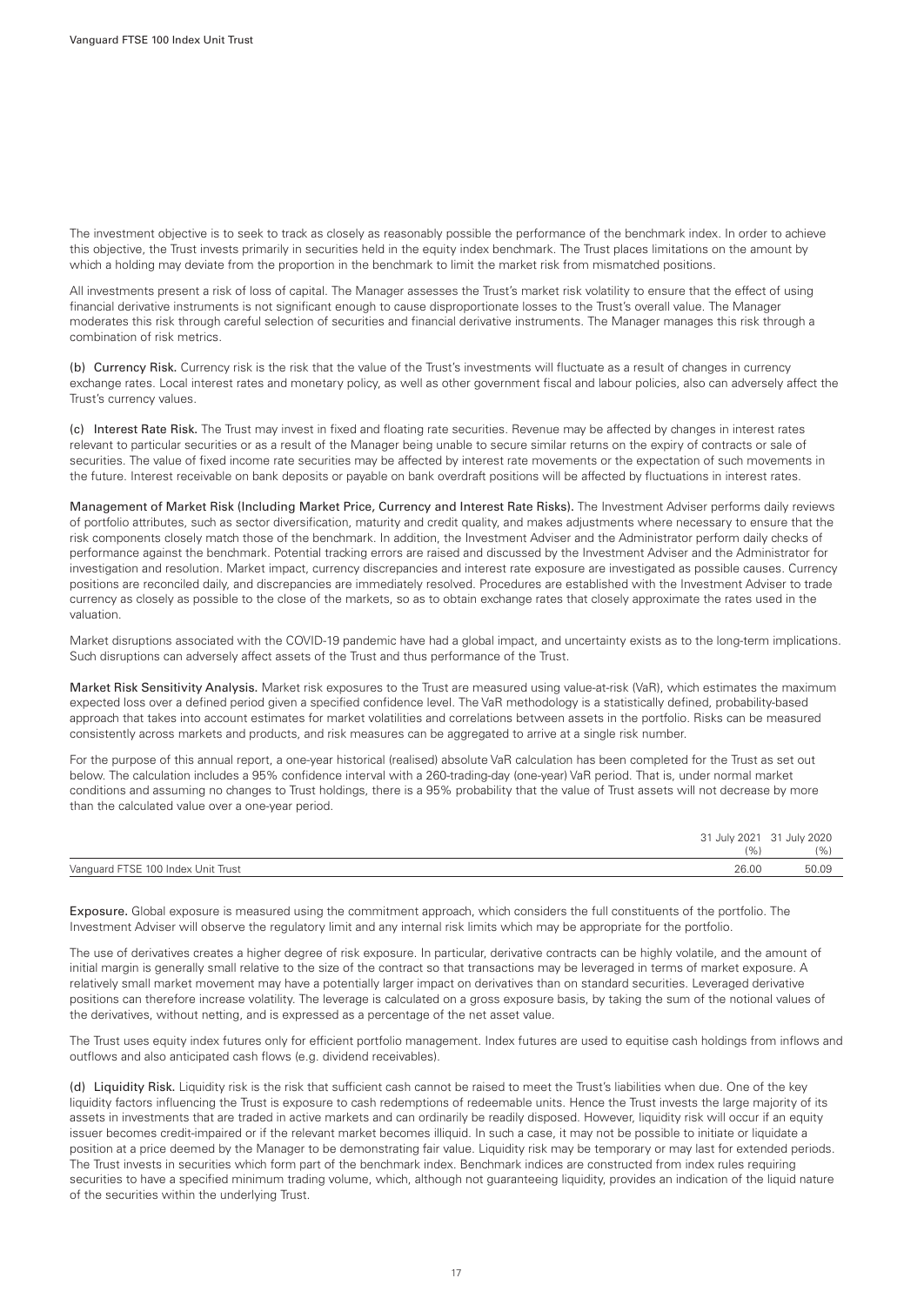The Trust may use index futures contracts to a limited extent, to maintain full exposure to the index, maintain liquidity and minimise transaction costs. The Trust may equitise cash holdings from inflows and outflows by purchasing futures contracts to immediately invest incoming cash to the market, or selling futures in responses to cash outflows, thereby simulating a fully invested position in the underlying index while maintaining a cash balance for liquidity.

Management of Liquidity Risk. In order to meet redemption requests and raise cash from the portfolio, the Investment Adviser receives daily reports of capital share activity from the Administrator. The Investment Adviser incorporates cash forecasts into the daily management of the portfolio and monitors cash balances daily.

(e) Credit Risk. The Trust invests primarily in equity and equity-based instruments. These securities are not credit instruments, and therefore the Trust is not directly exposed to credit risk. When efficient portfolio management techniques are employed, exchange-traded index futures, which are subject to daily valuation, are used to minimise counterparty risk.

Management of Credit Risk. Since the Trust is not directly exposed to credit risk, any action performed by the Investment Adviser would be minimal.

#### 6. Net Capital Gains/(Losses)

| Forward Currency Contracts                | 7.858      | (5,058)      |
|-------------------------------------------|------------|--------------|
| Gains/(Losses) on Foreign Exchange        | (138.983)  | (1,989)      |
| Net Capital Gains/(Losses) on Investments | 70.958.545 | (33,536,263) |

#### 7. Purchases, Sales and Transaction Costs for the Year

|                                                | 31 July 2021<br>(E) | 31 July 2020<br>(E) |
|------------------------------------------------|---------------------|---------------------|
| <b>Purchases Excluding Transaction Costs:</b>  |                     |                     |
| Equities                                       | 282,674,572         | 234, 152, 786       |
| Collective Investment Schemes                  | 3,619,709           | 1,232,191           |
| Purchases in the Year Before Transaction Costs | 286,294,281         | 235,384,977         |
| Commissions                                    |                     |                     |
| Equities                                       | 77,034              | 33,787              |
| Collective Investment Schemes                  | 466                 | 171                 |
| <b>Total Commissions</b>                       | 77,500              | 33,958              |
| Taxes                                          |                     |                     |
| Equities                                       | 1,221,596           | 1,126,667           |
| Collective Investment Schemes                  | 11,638              | 6,205               |
| <b>Total Taxes</b>                             | 1,233,234           | 1,132,872           |
| <b>Total Purchase Transaction Costs</b>        | 1,310,734           | 1,166,830           |
| <b>Purchases Including Transaction Costs</b>   | 287,605,015         | 236,551,807         |
| <b>Sales Excluding Transaction Costs:</b>      |                     |                     |
| The contract of the con-                       | 00.550.400          | 1100010             |

| Equities                                   | 28,553,466 | 14,938,196 |
|--------------------------------------------|------------|------------|
| Collective Investment Schemes              | 213.527    | 91,955     |
| Sales in the Year Before Transaction Costs | 28.766.993 | 15,030,151 |
| Commissions                                |            |            |
| Equities                                   | (2,854)    | (1,498)    |
| Collective Investment Schemes              | (35)       | (7)        |
| <b>Total Commissions</b>                   | (2,889)    | (1,505)    |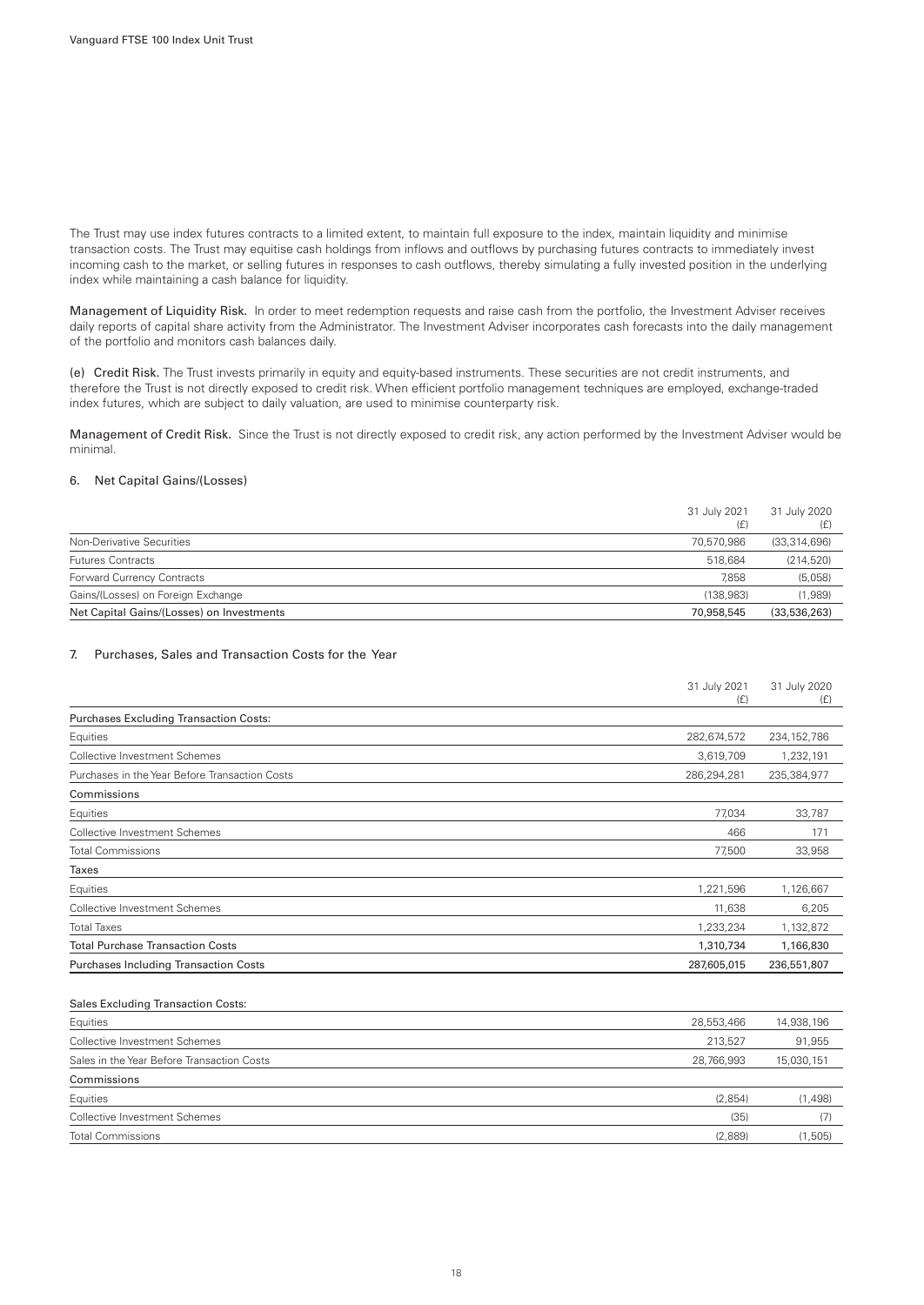#### 31 July 2021 (£) 31 July 2020 (£)

| Taxes                                 |            |            |
|---------------------------------------|------------|------------|
| Equities                              | (132)      | (186)      |
| Collective Investment Schemes         | (2)        | (2)        |
| <b>Total Taxes</b>                    | (134)      | (188)      |
| <b>Total Sales Transaction Costs</b>  | (3,023)    | (1,693)    |
| <b>Sales Net of Transaction Costs</b> | 28,763,970 | 15,028,458 |

Total transaction cost expressed as a percentage of transaction value:

|                               | Purchases           |                      |                      | Sales                |  |
|-------------------------------|---------------------|----------------------|----------------------|----------------------|--|
|                               | 31 July 2021<br>(%) | 31 July 2020<br>(% ) | 31 July 2021<br>(% ) | 31 July 2020<br>(% ) |  |
| Commissions                   |                     |                      |                      |                      |  |
| Equities                      | 0.03                | 0.01                 | (0.01)               | (0.01)               |  |
| Collective Investment Schemes | 0.01                | 0.01                 | (0.02)               | (0.01)               |  |
| Taxes                         |                     |                      |                      |                      |  |
| Equities                      | 0.43                | 0.48                 |                      |                      |  |
| Collective Investment Schemes | 0.32                | 0.50                 |                      |                      |  |

Total transaction cost expressed as a percentage of average net assets:

|             | 31 July 2021 | 31 July 2020 |
|-------------|--------------|--------------|
|             | (9/0)        | (9/0)        |
| Commissions | 0.02         | 0.02         |
| Taxes       | 0.27         | 0.58         |

Transaction costs are incurred when buying and selling financial instruments. These costs can be direct, as in the case of brokerage or dealer commissions or taxes due on equity securities and futures contracts. However, transaction costs can also be indirect, as in the case of debt securities and currency forwards. Transaction costs for collective investment schemes can be both direct or indirect depending on the nature of the transaction and the scheme itself. Indirect transaction costs do not form part of the transaction cost disclosure above. Additionally, all derivative instruments have been excluded from the above analysis, as the initial net cash outlay to enter into a position is not comparable to the instruments' settlement or notional value and therefore not comparable to the debt, equity and collective investments schemes as presented.

The average portfolio dealing spread as at:

| 31 July 2021 | 31 July 2020 |
|--------------|--------------|
| (%           | (9/0)        |
| 0.04         | ה ה<br>U.UZ  |

#### 8. Revenue

|                                                                         | 31 July 2021 | 31 July 2020 |
|-------------------------------------------------------------------------|--------------|--------------|
|                                                                         | (£)          | (£)          |
| UK Dividends                                                            | 13,448,933   | 6,261,520    |
| Overseas Dividends                                                      | 1,284,994    | 697,122      |
| Offshore Funds Dividends                                                | 5,572        |              |
| Property Revenue From UK REITs - Non-PID (Property Income Distribution) | 16,186       | 4,206        |
| Property Revenue From UK REITs - PID (Property Income Distribution)     | 135,326      | 42,513       |
| <b>Bank Interest</b>                                                    |              | 697          |
| <b>Total Revenue</b>                                                    | 14,891,011   | 7,006,058    |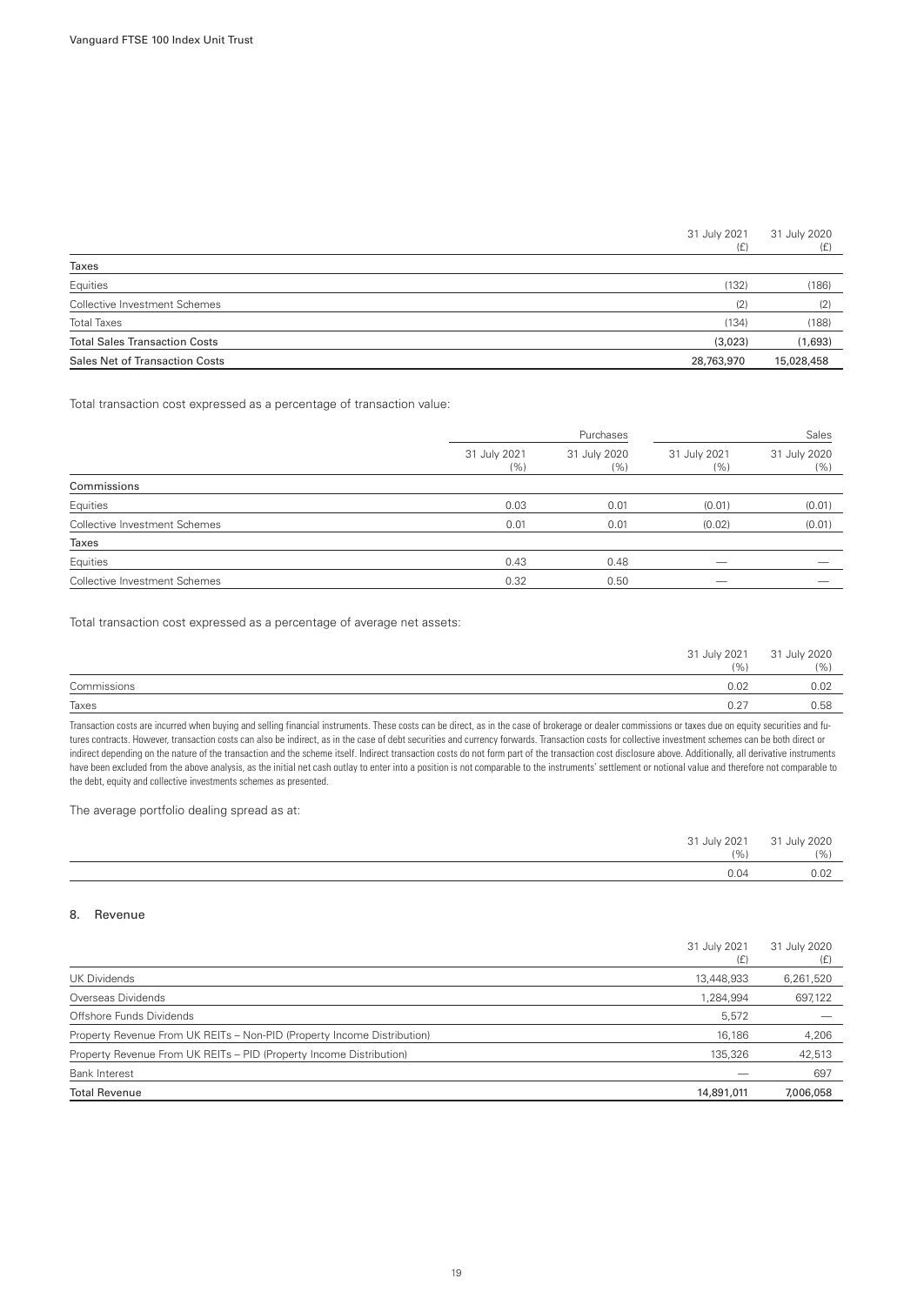#### 9. Expenses

|                                                                                     | 31 July 2021<br>(£) | 31 July 2020<br>(E) |
|-------------------------------------------------------------------------------------|---------------------|---------------------|
| Expenses to the Manager or Associates of the Manager, and Agents of Either of Them: |                     |                     |
| Management Charge                                                                   | 269,491             | 117,655             |
| Other Expenses:                                                                     |                     |                     |
| Interest Expenses                                                                   | 915                 | 850                 |
| <b>Total Expenses</b>                                                               | 270,406             | 118,505             |
|                                                                                     |                     |                     |
|                                                                                     |                     |                     |

#### 10. Taxation

#### (a) Tax Charge Analysis

Analysis of the tax charge for the year:

|                                | (£     | 31 July 2021 31 July 2020<br>(E) |
|--------------------------------|--------|----------------------------------|
| Overseas Tax                   | 74.869 | 50,146                           |
| Current Tax Charge (Note 10b)  | 74,869 | 50,146                           |
|                                |        |                                  |
| Deferred Tax Charge (Note 10c) |        |                                  |
| <b>Total Tax Charge</b>        | 74,869 | 50,146                           |
|                                |        |                                  |

#### (b) Tax Charge Factors

Factors affecting the current tax charge for the year:

|                                                                                                                    | 31 July 2021<br>(£) | 31 July 2020<br>(E) |
|--------------------------------------------------------------------------------------------------------------------|---------------------|---------------------|
| Net Revenue/(Expense) Before Taxation                                                                              | 14,620,605          | 6,887,553           |
| Return on Ordinary Activities Before Taxation                                                                      | 14.620.605          | 6,887,553           |
| Return on Ordinary Activities Before Taxation at the Applicable Rate of Corporation Tax in the UK of 20%(2020:20%) | 2.924.121           | 1,377,511           |
| Effects of:                                                                                                        |                     |                     |
| Movement in Excess Expenses                                                                                        | 27.016              | 14,952              |
| Non-Taxable Overseas Dividends                                                                                     | (258.113)           | (139, 317)          |
| Non-Taxable Property Revenue From UK REITs — Non-PID (Property Income Distribution)                                | (3.237)             | (841)               |
| Non-Taxable UK Dividends                                                                                           | (2,689,787)         | (1, 252, 305)       |
| Irrecoverable Overseas Tax                                                                                         | 74.869              | 50,146              |
| Current Tax Charge (Note 10a)                                                                                      | 74.869              | 50,146              |

#### (c) Future Tax Charge

The Trust has surplus management expenses that have resulted in an unrecognised deferred tax asset of £45,740 (2020: £18,724).

This asset has not been recognised in the Financial Statements as the Trust's current investment strategy is unlikely to generate sufficient taxable profits in the future to enable the value of this asset to be realised.

#### 11. Distributions

The distributions take account of equalisation received on the creation of units and deducted on cancellation of units, and comprise:

|                                                     | 31 July 2021 | 31 July 2020 |
|-----------------------------------------------------|--------------|--------------|
| Final                                               | 18.962.139   | 13,541,623   |
| Add: Equalisation Deducted on Cancellation of Units | 362.395      | 1,161,021    |
| Deduct: Equalisation Received on Issue of Units     | (4.778.801)  | (7,865,238)  |
| Distributions                                       | 14,545,733   | 6,837,406    |

There was not a material difference between Net Revenue After Taxation shown in the Statement of Total Return and Distributions shown in the Statement of Total Return.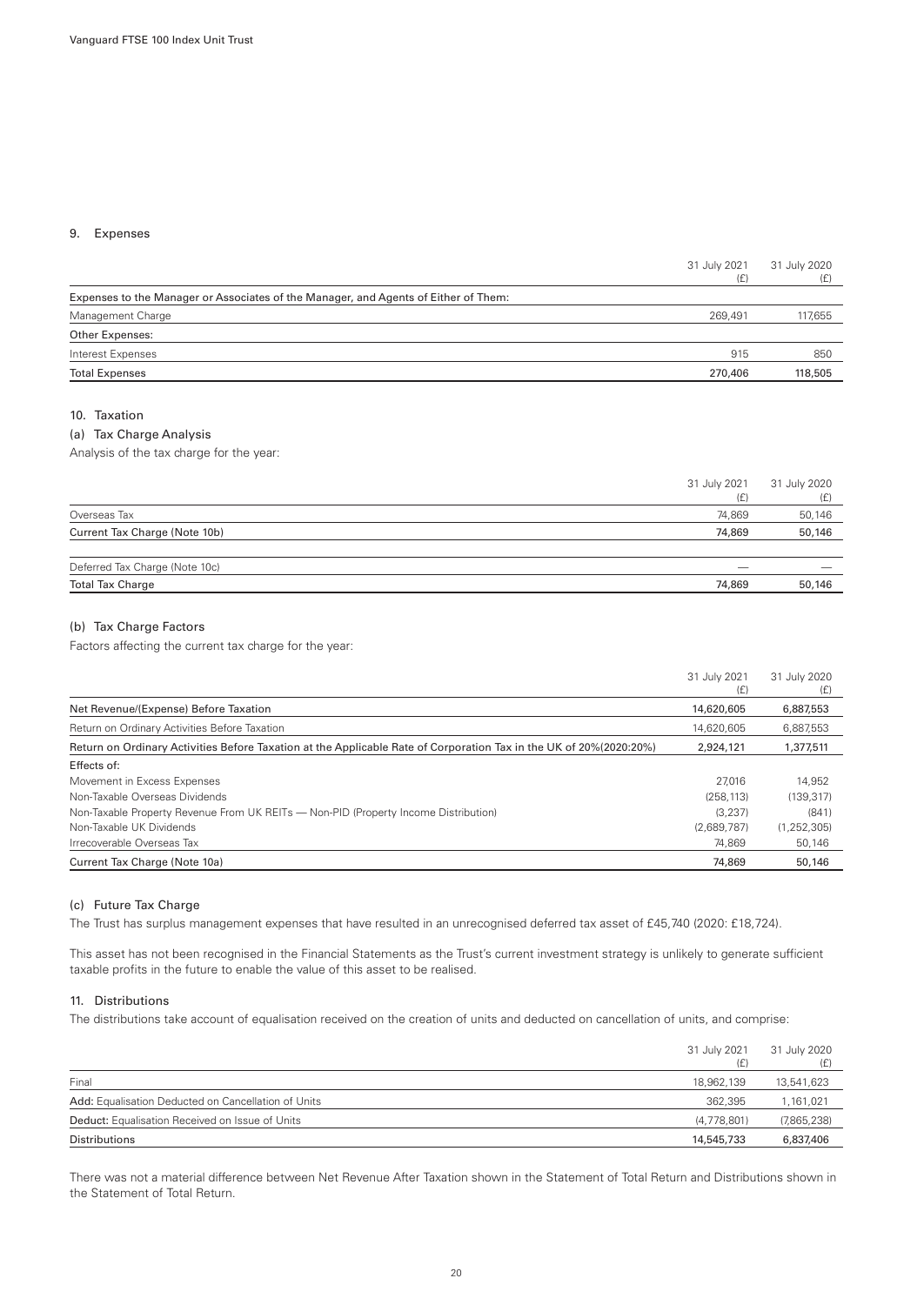#### 12. Debtors

|                                       | 31 July 2021<br>(E) | 31 July 2020<br>(E) |
|---------------------------------------|---------------------|---------------------|
| Amounts Receivable for Issue of Units | 931,706             | 30,638              |
| <b>Sales Awaiting Settlement</b>      | 6,349,462           |                     |
| Dilution Adjustment Receivable        | 224                 | 265                 |
| Accrued Dividends and Bank Interest   | 1,707,393           | 931,552             |
| Overseas Tax Recoverable              | 67.664              | 46,607              |
| <b>Total Debtors</b>                  | 9,056,449           | 1,009,062           |

#### 13. Cash and Bank Balances

|                                                     | 31 July 2021<br>(E) | 31 July 2020<br>(E) |
|-----------------------------------------------------|---------------------|---------------------|
| Amounts Held at Futures Clearing Houses and Brokers | 646,436             | 393,217             |
| Cash and Bank Balances                              | 4,087,559           | 2,971,641           |
| <b>Total Cash and Bank Balances</b>                 | 4,733,995           | 3,364,858           |
|                                                     |                     |                     |
| Overdrafts With Futures Clearing Houses and Brokers |                     | (448)               |
| <b>Total Overdrafts</b>                             |                     | (448)               |
|                                                     |                     |                     |

#### 14. Distributions Payable

Distributions payable for the 2020-21 year can be found in the Balance Sheet.

#### 15. Other Creditors

|                                           | 31 July 2021<br>(£ | 31 July 2020 |
|-------------------------------------------|--------------------|--------------|
| Amounts Payable for Cancellation of Units |                    | 2,774,739    |
| <b>Purchases Awaiting Settlement</b>      | 6.485.679          |              |
| Accrued Management Charge                 | 31.620             | 15,839       |
| <b>Total Other Creditors</b>              | 6,517,299          | 2,790,578    |

#### 16. Capital Commitments and Contingent Liabilities

The Trust had no capital commitments or contingent liabilities at year-end (31 July 2020: None).

#### 17. Efficient Portfolio Management

The Trust may employ investment techniques and use financial derivative instruments (FDIs) (such as futures contracts, forward foreign currency contracts, options and swaps) for efficient portfolio management of the assets of the Trust, including hedging against market movements, currency exchange or interest rate risks. Any investment technique or use of FDIs must be one which is reasonably believed by the Investment Adviser to be economically appropriate in that it is realised in a cost-effective way.

#### 18. Related Party Transactions

Manager. Vanguard Investments UK, Limited, is the Manager and acts as a principal in respect of all transactions of units in the Trust. For its services, the Manager receives a fixed single fee per unit class (the "Management Charge") calculated on a daily basis per unit class and is paid monthly. Out of the fees received, the Manager pays for any sub-advisers, as well as the costs of administration including audit, depositary, legal, registration and regulatory fees associated with the Trust. As a result, the Manager anticipates the ongoing charges figure ("OCF") of each unit class will closely track the Management Charge. Any amounts due from or to the Manager at the end of the accounting year are disclosed in Notes 12 and 15. Amounts earned by the Manager in respect of Manager's fees for the year are disclosed in Note 9.

Annual Management Charge for each unit class:

|                 | As at<br>31 July 2021<br>(9) | As at<br>31 July 2020<br>(%) |
|-----------------|------------------------------|------------------------------|
| GBP Acc and Inc | 0.06                         | 0.06                         |
|                 |                              |                              |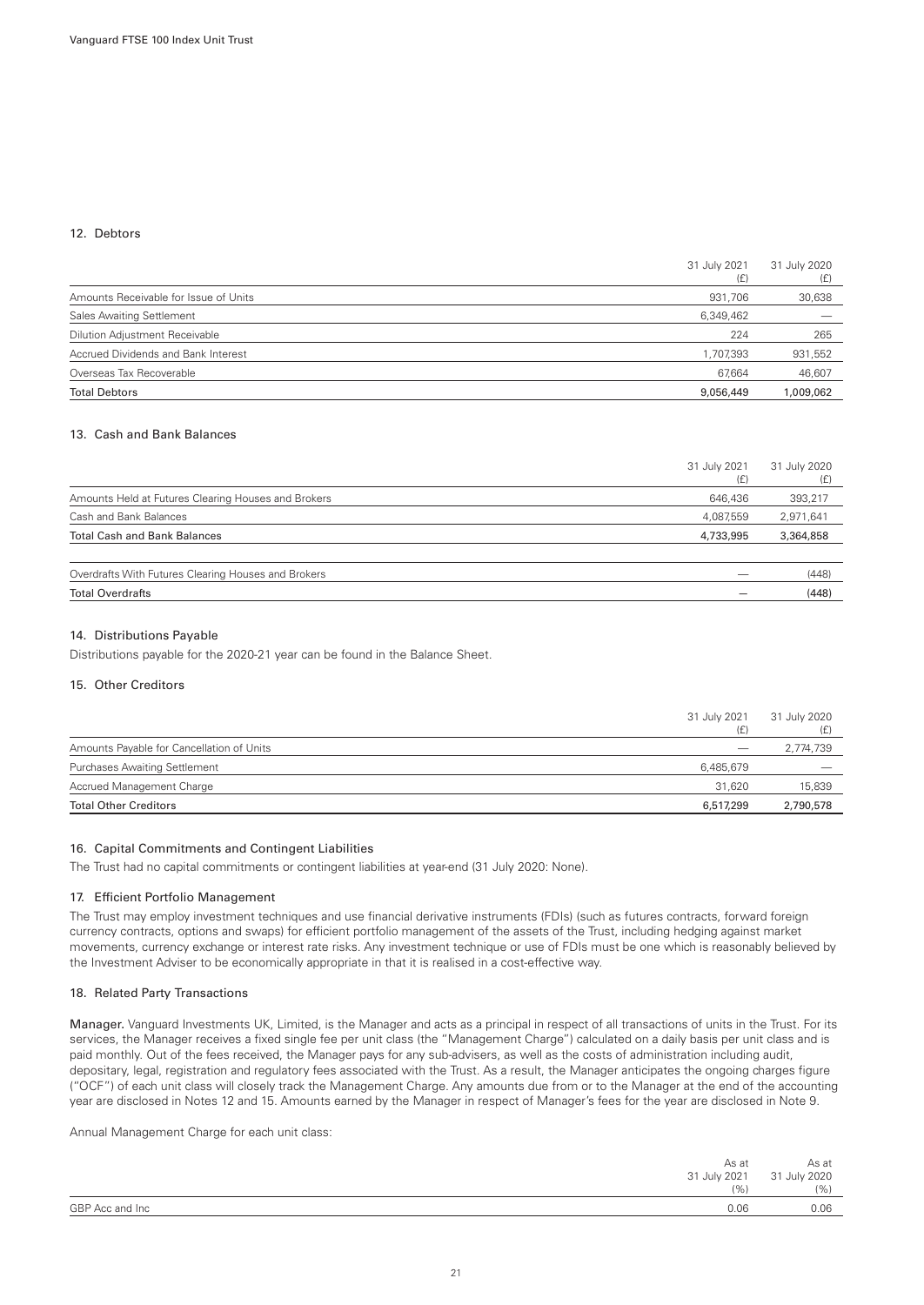Directors' Fees. Aggregate director fees paid by the Manager out of the Management Charge it earned for the year ended 31 July 2021 were £239,326 (31 July 2020: £163,247), of which £0 (31 July 2020: £0) was outstanding at the year-end.

Investment Adviser. Vanguard Global Advisers, LLC, is the Investment Adviser to the Trust. The Investment Adviser is compensated by the Manager.

The Investment Adviser or the Manager, at their discretion, may appoint other companies from within the Vanguard Group of Companies to provide investment management and advisory services with respect to the Trust.

#### 19. Unit Reconciliation

Reconciliation of the unit movements in the year:

|                               | GBP Acc   | GBP Inc.  |
|-------------------------------|-----------|-----------|
| Opening Units in Issue        | 2.673.942 | 334,412   |
| Creations During the Year     | 2.009.919 | 475,762   |
| Cancellations During the Year | (227.663) | (22, 280) |
| Closing Units in Issue        | 4,456,198 | 787,894   |

#### 20. Fair Value Hierarchy

As at:

| 31 July 2021<br>Assets | 31 July 2021<br><b>Liabilities</b> | 31 July 2020<br>Assets | 31 July 2020<br>Liabilities |
|------------------------|------------------------------------|------------------------|-----------------------------|
| (E)                    | (E)                                | (E)                    | (E)                         |
| 624,656,117            | $\sim$                             | 295,964,346            | (64, 387)                   |
| 2,505                  | (4,223)                            | 465                    |                             |
|                        |                                    |                        |                             |
| 624,658,622            | (4,223)                            | 295,964,811            | (64, 387)                   |
|                        |                                    |                        |                             |

#### 21. Auditors' Remuneration

Audit fees paid on behalf of the Trust by the Manager were £9,200, excluding VAT (2020: £9,200).

#### 22. Credit Facility

The Trust and certain other funds managed by the Manager or its affiliates participate in an annually renewable USD \$4.3 billion committed credit facility. Each participating fund is individually liable for its borrowings under the credit facility. Borrowings may be utilised for temporary or emergency purposes and are subject to the participating fund's regulatory and contractual borrowing restrictions. Participating funds are allocated an annual commitment fee of 0.10% of the undrawn facility amount as well as certain administrative fees. Any fees allocated to the Trust are paid by the Manager. Interest and direct borrowing costs associated with draws on the credit facility are charged to the Trust and recorded in the Statement of Total Return.

Any borrowings under this facility denominated in euros bear interest at the Euro Interbank Offered Rate plus an applicable margin, while borrowings under this facility in denominations other than euros bear interest at a rate equal to the higher of the one-month London Interbank Offered Rate (or an acceptable alternate rate, if necessary), federal funds effective rate, or overnight bank funding rate plus an agreed-upon spread.

The Trust did not have any borrowings outstanding at 31 July 2021 or at any time during the year then ended (31 July 2020: Nil).

#### 23. Important Events During the Year

With effect from 16 December 2020, Michael Gower resigned as a director of Vanguard Investments UK, Limited.

With effect from 31 December 2020, James M. Norris resigned as a director of Vanguard Investments UK, Limited.

#### 24. Events After the Balance Sheet Date

With effect from 17 November 2021, Katie Smith resigned as a director of Vanguard Investments UK, Limited.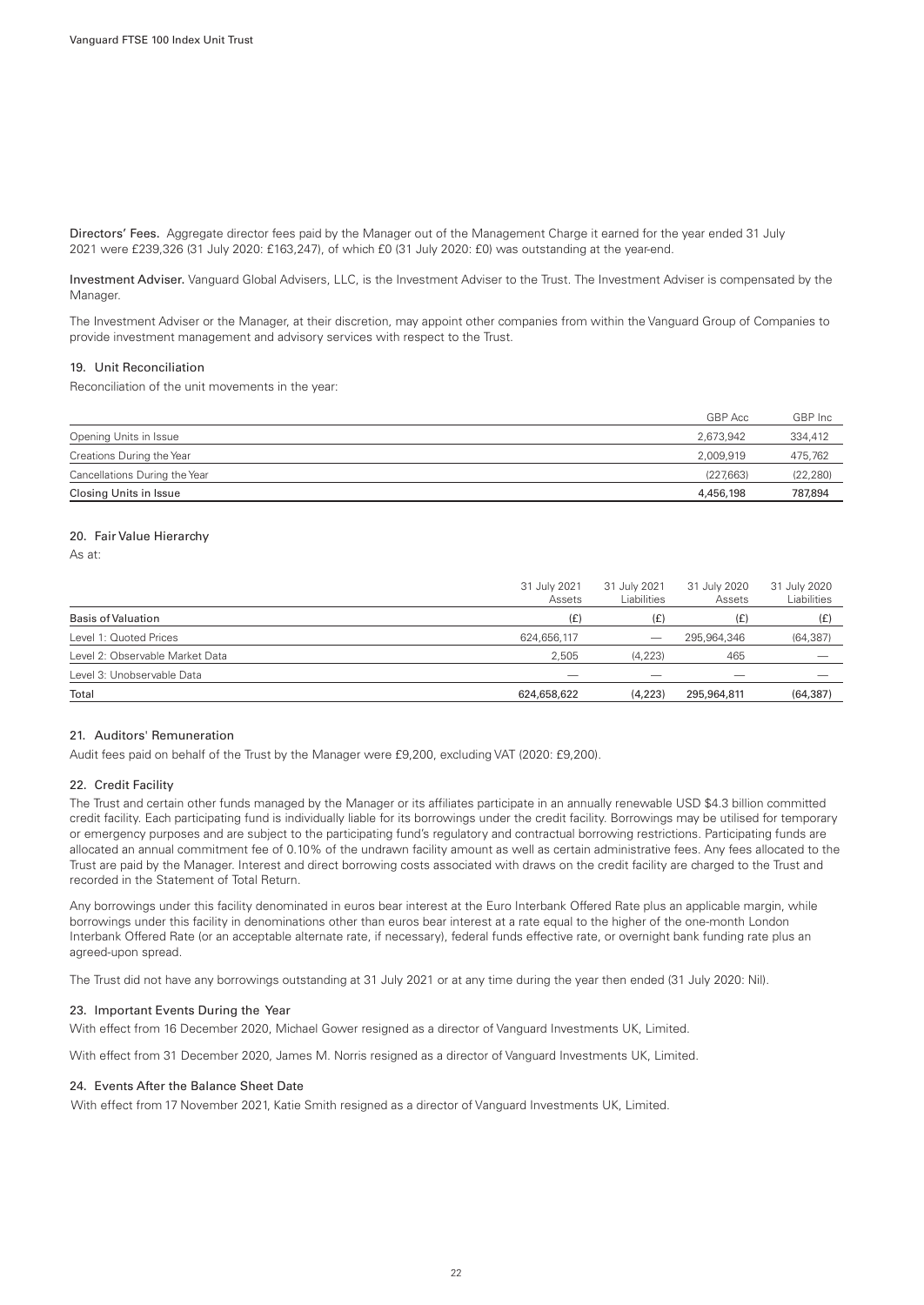## <span id="page-24-0"></span>Further Information

#### Reports and Financial Statements

Each year, annual and interim reports will be prepared. They will describe investment activity during the period and provide management commentary.

Recipients of this document should not treat the contents as advice relating to legal, taxation or investment matters and should consult their own professional advisers concerning the acquisition, holding or disposing of investments in the Trust.

Past performance is not necessarily indicative of future performance, and the value of the units and income from them may fall as well as rise. On redemption of units, investors may receive back an amount less than the original amount of their investment. The assets of the Trust will be in a variety of currencies, and therefore movements in the value of currencies may affect the value of an investor's holdings and the income from the holdings may fluctuate in value in money terms.

#### **Prospectus**

The Prospectus, an important document describing the Trust in detail, is available from the Manager, which is responsible for the management and administration of the Trust.

The Manager of the Trust is Vanguard Investments UK, Limited, located at 4th Floor, The Walbrook Building, 25 Walbrook, London EC4N 8AF.

#### Types of Units Available

The Trust offers one class of units, GBP, with Income Units and Accumulation Units available in this class.

#### Switching

Investors may sell their units and transfer the proceeds into any of the other unit classes by calling our dealing desk on 0800 408 2065.

#### **Distributions**

The Trust allocates income annually, on 31 July.

#### Publication of Prices

The most recent unit prices are published daily on<https://global.vanguard.com/portal/site/home.>

#### Remuneration Disclosure

The Vanguard UK Consolidation Group publishes annually its Pillar 3 disclosures including certain information on remuneration. The latest Pillar 3 disclosures can be found at https://global.vanguard.com/documents/pillar3-disclosures.pdf.

Vanguard personnel providing services to the Manager are subject to the Vanguard European Remuneration Policy (the "Remuneration Policy"). The Remuneration Policy includes the remuneration requirements of the UCITS V Directive (2014/91/EU) (as implemented in the UK). Details of the Remuneration Policy are available through https://www.vanguard.co.uk/uk/portal/investment-information.jsp, which will be updated periodically to reflect changes to the policy.

The governance of remuneration within Vanguard Europe is undertaken through a tiered structure, including Vanguard's Global Remuneration Committee and the Vanguard European Leadership Team. The Global Remuneration Committee also operates at The Vanguard Group level and oversees the overall compensation programmes of The Vanguard Group. The Vanguard European Leadership Team is responsible for implementing the remuneration programmes in accordance with our total rewards philosophy and global organisation, including overseeing the Remuneration Policy.

The Remuneration Policy provides for an appropriate balance of fixed salary; benefits, such as pension; and annual bonus and long-term incentive arrangements. Incentive are based on the overall business performance of The Vanguard Group, or individual, team, business unit and fund performance. The incentive plans are reviewed and approved by the Vanguard European Leadership Team (and other applicable groups) in order to ensure that plans appropriately assess financial and non-financial performance and do not encourage conflicts of interest, and to ensure that risk or compliance issues are appropriately reflected.

The Vanguard European Leadership Team also reviews and approves the list of UK UCITS code staff annually. Identified code staff are notified and understand the code staff responsibilities.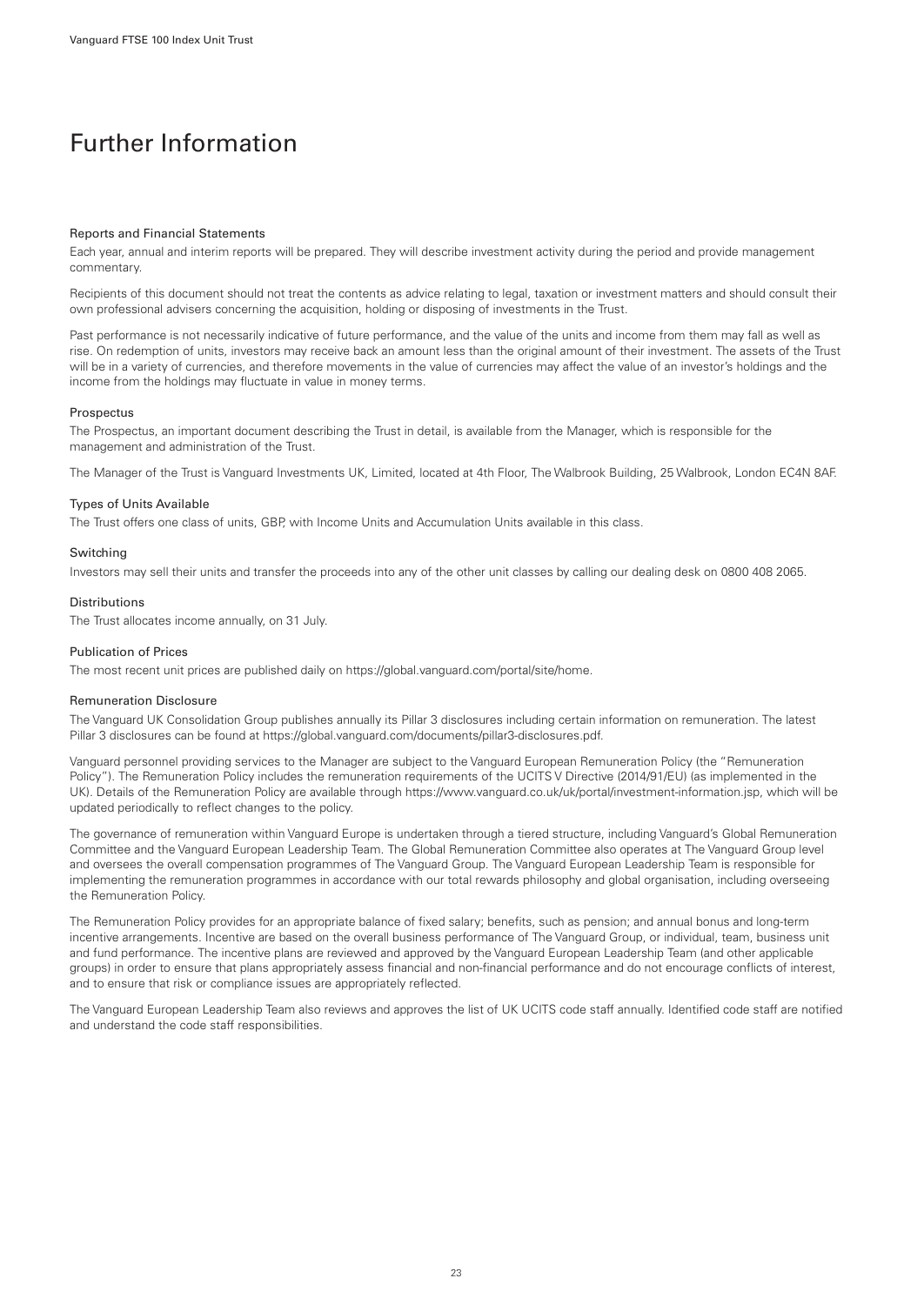Under the UCITS V Directive (as implemented in the UK), the Manager is required to disclose information relating to the remuneration paid to its staff for the financial year, split into fixed and variable remuneration. The table below presents the aggregate total remuneration paid to staff who provide services to the Trust and the aggregate total remuneration paid to all relevant UK UCITS code staff.

|                            |                                       | Total                      |
|----------------------------|---------------------------------------|----------------------------|
|                            | Headcount <sup><math>1,2</math></sup> | Remuneration<br>$(E000)^3$ |
| Funds, of which            | 488                                   | 18,044                     |
| <b>Fixed Remuneration</b>  | 488                                   | 12,051                     |
| Variable Remuneration      | 488                                   | 5,993                      |
| Performance Fees           | n/a                                   | n/a                        |
| UCITS Code Staff, of which | 15                                    | 2,846                      |
| Senior Management          |                                       | 2,489                      |
| Other Code Staff           | 4                                     | 357                        |

1 This is the total number of employees who are fully or partly involved in the activities of the Trust.

2 The staff in this table may provide services to other entities within The Vanguard Group.

3 The remuneration disclosed is the total remuneration received by staff and is apportioned based on assets under management.

Remuneration reflects fixed pay (salary) and performance-related pay (annual and long-term incentives). Individual incentive outcomes under the plans are based on performance assessed by reference to an appropriate balance of quantitative and qualitative measures, such as behaviour, including compliance with all applicable policies. The individual incentive outcome is fully discretionary and, if appropriate, outcomes based on financial performance can be overridden based on the qualitative measures.

#### Assessment of Value

Under rules laid out in COLL 6.6.20R of the Financial Conduct Authority's Handbook, the Manager is required to inform investors annually whether its funds are providing value to investors and then publish an annual statement summarising the outcome of this process. Details of the statement are available at https://www.vanguard.co.uk/adviser/adv/about-vanguard/assessment-of-value.

Issued by Vanguard Investments UK, Limited 4th Floor, The Walbrook Building, 25 Walbrook, London, EC4N 8AF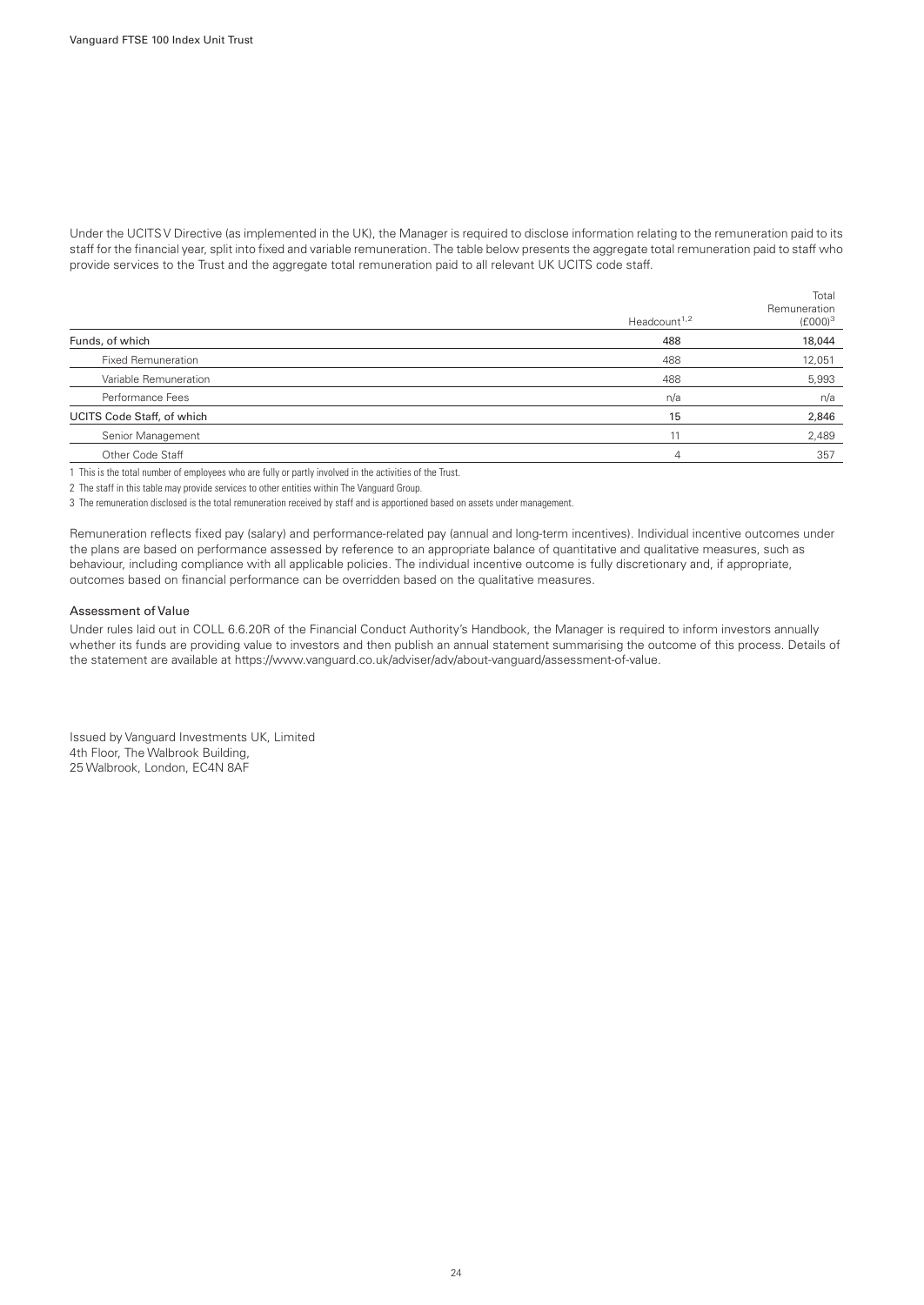## <span id="page-26-0"></span>**Directory**

#### Authorised Fund Manager ("the Manager")

Vanguard Investments UK, Limited 4th Floor, The Walbrook Building 25 Walbrook London EC4N 8AF United Kingdom

#### Directors of the Manager<sup>1,2</sup>

Sean P. Hagerty Katie Smith 3Kathleen Bock Daniel Waters John Bendl Maureen Erasmus

#### Administrator and Registrar

SS&C Financial Services International Limited and SS&C Financial Services Europe Limited SS&C House St. Nicholas Lane Basildon Essex SS15 5FS United Kingdom

Investment Adviser Vanguard Global Advisers, LLC P.O. Box 2600 Valley Forge, PA 19482 USA

#### The Trustee State Street Trustees Limited Quartermile 3 10 Nightingale Way Edinburgh EH3 9EG United Kingdom

#### Independent Auditors

PricewaterhouseCoopers LLP Level 4 Atria One 144 Morrison Street Edinburgh EH3 8EX United Kingdom

1 With effect from 16 December 2020, Michael Gower resigned as a director of Vanguard Investments UK, Limited.

2 With effect from 31 December 2020, James M. Norris resigned as a director of Vanguard Investments UK, Limited.

3 Resigned as Director on 17 November 2021.